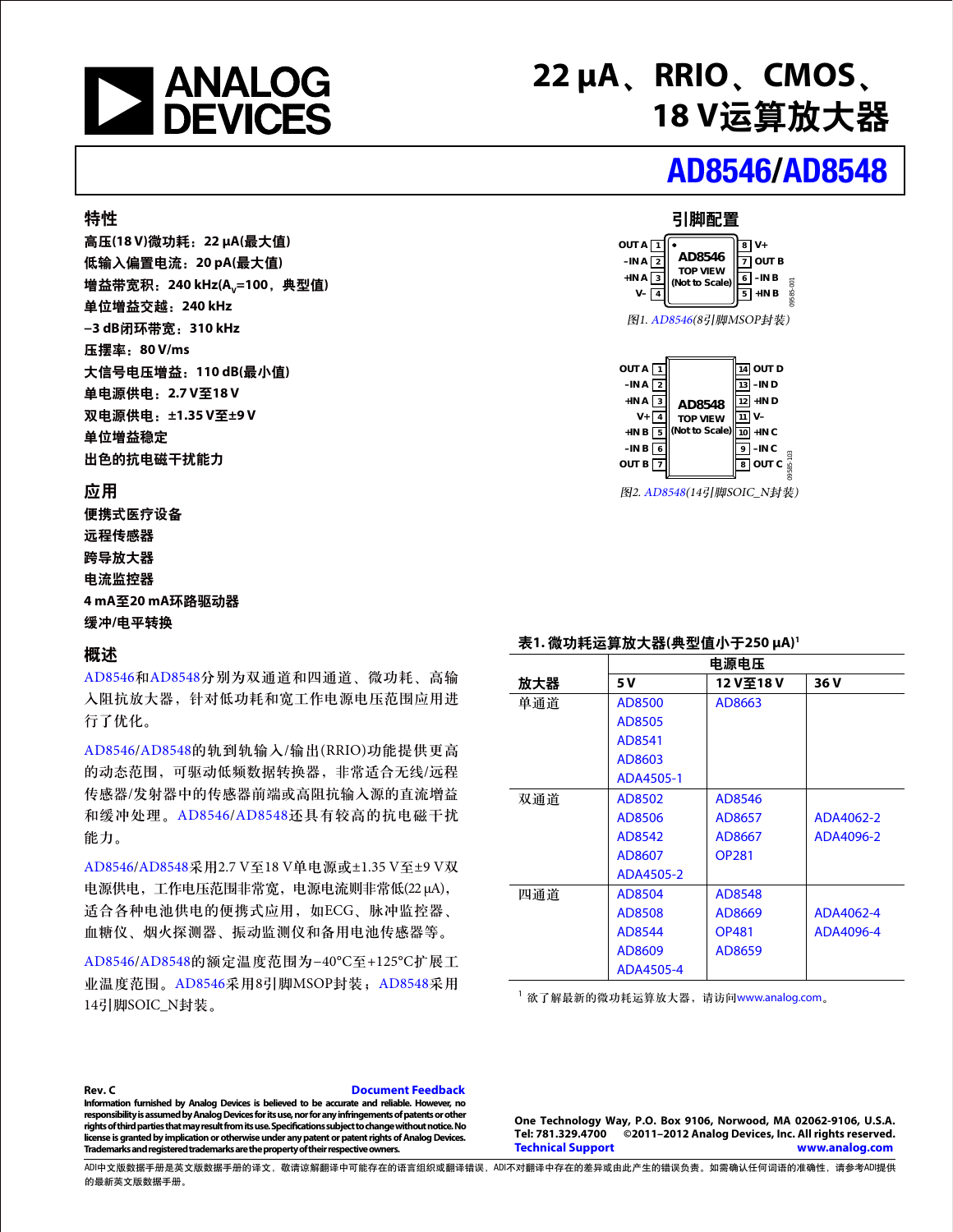# 目录

| 4 mA至20 mA过程控制电流环路发送器  20 |  |
|---------------------------|--|
|                           |  |
|                           |  |
|                           |  |

### 修订历史

#### 2012年9月––修订版B至修订版C

#### 2012年4月—修订版A至修订版B

| 更改产品标题、"特性"部分、"概述"部分和表1  1 |  |
|----------------------------|--|
|                            |  |
|                            |  |
|                            |  |
|                            |  |
|                            |  |

#### 2011年4月–修订版0至修订版A

| 更改产品标题、"特性"部分、"应用"部分、 |  |  |
|-----------------------|--|--|
|                       |  |  |

2011年1月一修订版0:初始版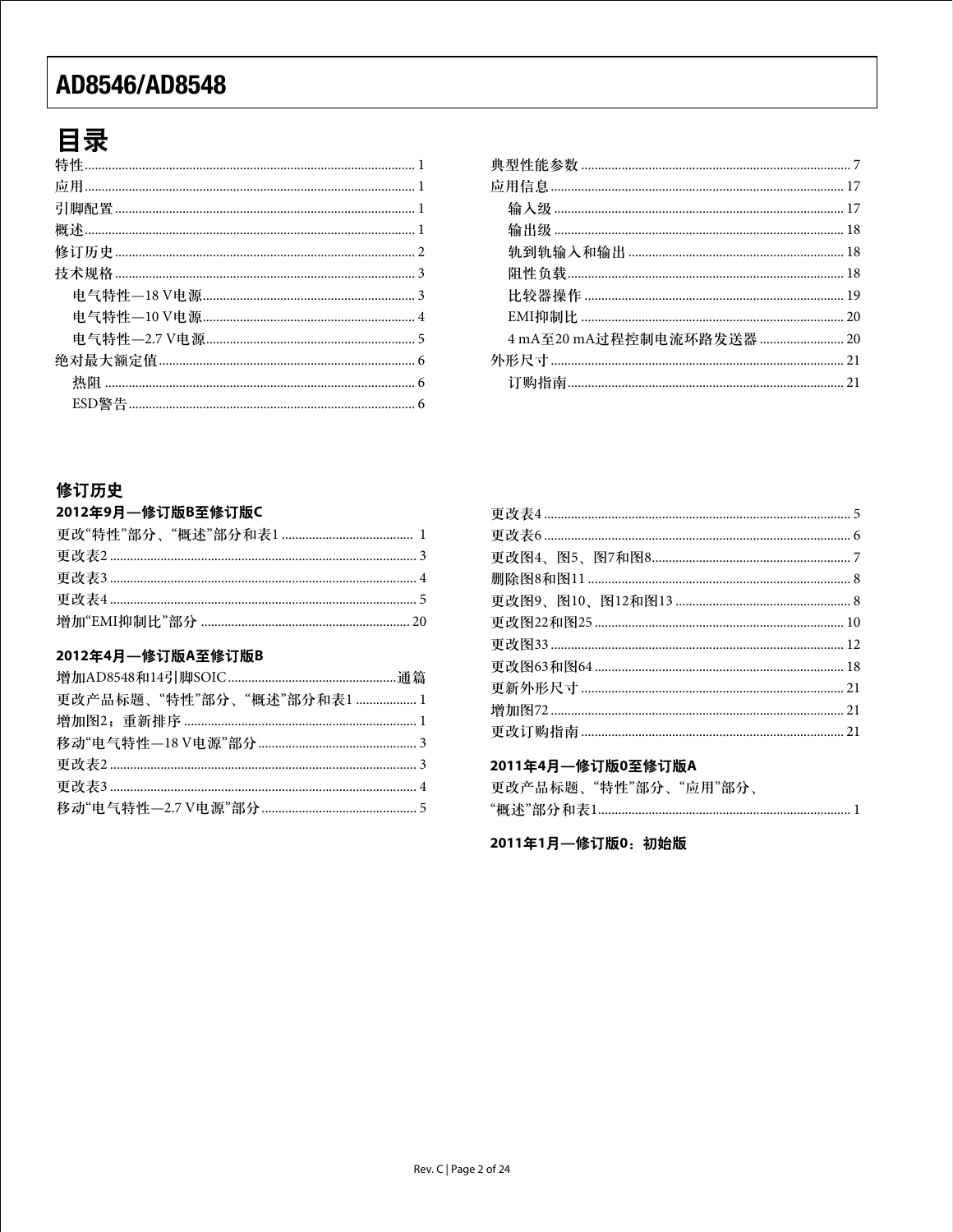# 技术规格

### 电气特性**—18 V**电源

除非另有说明,  $V_{SY} = 18 V$ ,  $V_{CM} = V_{SY}/2$ ,  $T_A = 25^{\circ}C_{\circ}$ 

表2.

| 参数          | 符号                              | 测试条件/注释                                                                                             |       | 最小值 典型值 | 最大值 | 单位        |
|-------------|---------------------------------|-----------------------------------------------------------------------------------------------------|-------|---------|-----|-----------|
| 输入特性        |                                 |                                                                                                     |       |         |     |           |
| 失调电压        | $V_{OS}$                        | $V_{CM} = 0 V \le 18 V$                                                                             |       |         | 3   | mV        |
|             |                                 | $V_{\text{CM}}$ = 0.3 V至17.7 V; -40°C ≤ T <sub>A</sub> ≤ +125°C                                     |       |         | 7   | mV        |
|             |                                 | $V_{CM}$ = 0 V $\text{\textsterling}$ 18 V; -40 °C ≤ T <sub>A</sub> ≤ +125 °C                       |       |         | 12  | mV        |
| 失调电压漂移      | $\Delta V_{OS}/\Delta T$        |                                                                                                     |       | 3       |     | µV/°C     |
| 输入偏置电流      | $I_{\beta}$                     |                                                                                                     |       | 5       | 20  | pA        |
|             |                                 | $-40^{\circ}C \leq T_A \leq +125^{\circ}C$                                                          |       |         | 2.6 | nA        |
| 输入失调电流      | $I_{OS}$                        |                                                                                                     |       |         | 40  | pA        |
|             |                                 | $-40^{\circ}C \leq T_A \leq +125^{\circ}C$                                                          |       |         | 5.2 | nA        |
| 输入电压范围      | <b>IVR</b>                      |                                                                                                     | 0     |         | 18  | V         |
| 共模抑制比       | <b>CMRR</b>                     | $V_{CM} = 0 V \le 18 V$                                                                             | 74    | 95      |     | dB        |
|             |                                 | $V_{CM}$ = 0.3 V至17.7 V; -40°C ≤ T <sub>A</sub> ≤ +125°C                                            | 68    |         |     | dB        |
|             |                                 | V <sub>CM</sub> = 0 V至18 V; -40 °C ≤ T <sub>A</sub> ≤ +125 °C                                       | 65    |         |     | dB        |
| 大信号电压增益     | $A_{\rm VO}$                    | $R_L$ = 100 kΩ; V <sub>o</sub> = 0.5 V $\text{F}$ 17.5 V                                            | 110   | 125     |     | dB        |
|             |                                 | $-40^{\circ}C \leq T_A \leq +125^{\circ}C$                                                          | 105   |         |     | dB        |
| 输入电阻        | $R_{IN}$                        |                                                                                                     |       | 10      |     | $G\Omega$ |
| 输入电容        |                                 |                                                                                                     |       |         |     |           |
| 差分模式        | $C_{\tiny{\text{INDM}}}$        |                                                                                                     |       | 11      |     | pF        |
| 共模          | $C_{INCM}$                      |                                                                                                     |       | 3.5     |     | pF        |
| 输出特性        |                                 |                                                                                                     |       |         |     |           |
| 高输出电压       | $V_{OH}$                        | $R_1 = 100 k\Omega \pm V_{CM}$ ; $-40°C \leq T_A \leq +125°C$                                       | 17.97 |         |     | V         |
| 低输出电压       | $V_{OL}$                        | $R_L = 100 k\Omega \mathcal{F}V_{CM}$ ; $-40^{\circ}C \leq T_A \leq +125^{\circ}C$                  |       |         | 30  | m۷        |
| 短路电流        | $I_{\text{SC}}$                 |                                                                                                     |       | ±12     |     | mA        |
| 闭环输出阻抗      | $Z_{\text{OUT}}$                | $f = 1$ kHz; $A_v = +1$                                                                             |       | 15      |     | Ω         |
| 电源          |                                 |                                                                                                     |       |         |     |           |
| 电源抑制比       | <b>PSRR</b>                     | $V_{SY} = 2.7 V \times 18 V$                                                                        | 95    | 115     |     | dB        |
|             |                                 | $-40^{\circ}C \leq T_A \leq +125^{\circ}C$                                                          | 90    |         |     | dB        |
| 电源电流(每个放大器) | $I_{SY}$                        | $I_0 = 0$ mA                                                                                        |       | 18      | 22  | μA        |
|             |                                 | $-40^{\circ}C \leq T_A \leq +125^{\circ}C$                                                          |       |         | 33  | μA        |
| 动态性能        |                                 |                                                                                                     |       |         |     |           |
| 压摆率         | <b>SR</b>                       | $R_1 = 1 M\Omega$ ; C <sub>1</sub> = 10 pF; A <sub>v</sub> = +1                                     |       | 80      |     | V/ms      |
| 0.1%建立时间    | $t_{\rm s}$                     | $V_{IN}$ = 1 V step; R <sub>1</sub> = 100 k $\Omega$ ; C <sub>1</sub> = 10 pF                       |       | 15      |     | μs        |
| 单位增益交越      | <b>UGC</b>                      | $V_{1N}$ = 10 mV p-p; R <sub>L</sub> = 1 M $\Omega$ ; C <sub>L</sub> = 10 pF; A <sub>V</sub> = +1   |       | 240     |     | kHz       |
| 相位裕量        | $\Phi_{\rm M}$                  | $V_{1N}$ = 10 mV p-p; R <sub>L</sub> = 1 M $\Omega$ ; C <sub>L</sub> = 10 pF; A <sub>V</sub> = +1   |       | 60      |     | 度         |
| 增益带宽积       | <b>GBP</b>                      | $V_{1N} = 10$ mV p-p; R <sub>L</sub> = 1 M $\Omega$ ; C <sub>L</sub> = 10 pF; A <sub>V</sub> = +100 |       | 240     |     | kHz       |
| -3 dB闭环带宽   | $\boldsymbol{f}_{-3\text{ dB}}$ | $V_{IN}$ = 10 mV p-p; R <sub>L</sub> = 1 MΩ; C <sub>L</sub> = 10 pF; A <sub>V</sub> = +1            |       | 310     |     | kHz       |
| 通道隔离        | CS                              | $f = 10$ kHz; R <sub>L</sub> = 1 MΩ                                                                 |       | 105     |     | dB        |
| +INx的EMI抑制比 | <b>EMIRR</b>                    | $V_{in}$ = 100 mV p-p; f = 400 MHz, 900 MHz,<br>1800 MHz, 2400 MHz                                  |       | 90      |     | dB        |
| 噪声性能        |                                 |                                                                                                     |       |         |     |           |
| 电压噪声        | $e_n$ p-p                       | $f = 0.1$ Hz $\leq 10$ Hz                                                                           |       | 5       |     | µV p-p    |
| 电压噪声密度      | $\mathsf{e}_{\mathsf{n}}$       | $f = 1$ kHz                                                                                         |       | 50      |     | nV/√Hz    |
|             |                                 | $f = 10$ kHz                                                                                        |       | 45      |     | nV/√Hz    |
| 电流噪声密度      | $i_{n}$                         | $f = 1$ kHz                                                                                         |       | 0.1     |     | pA/√Hz    |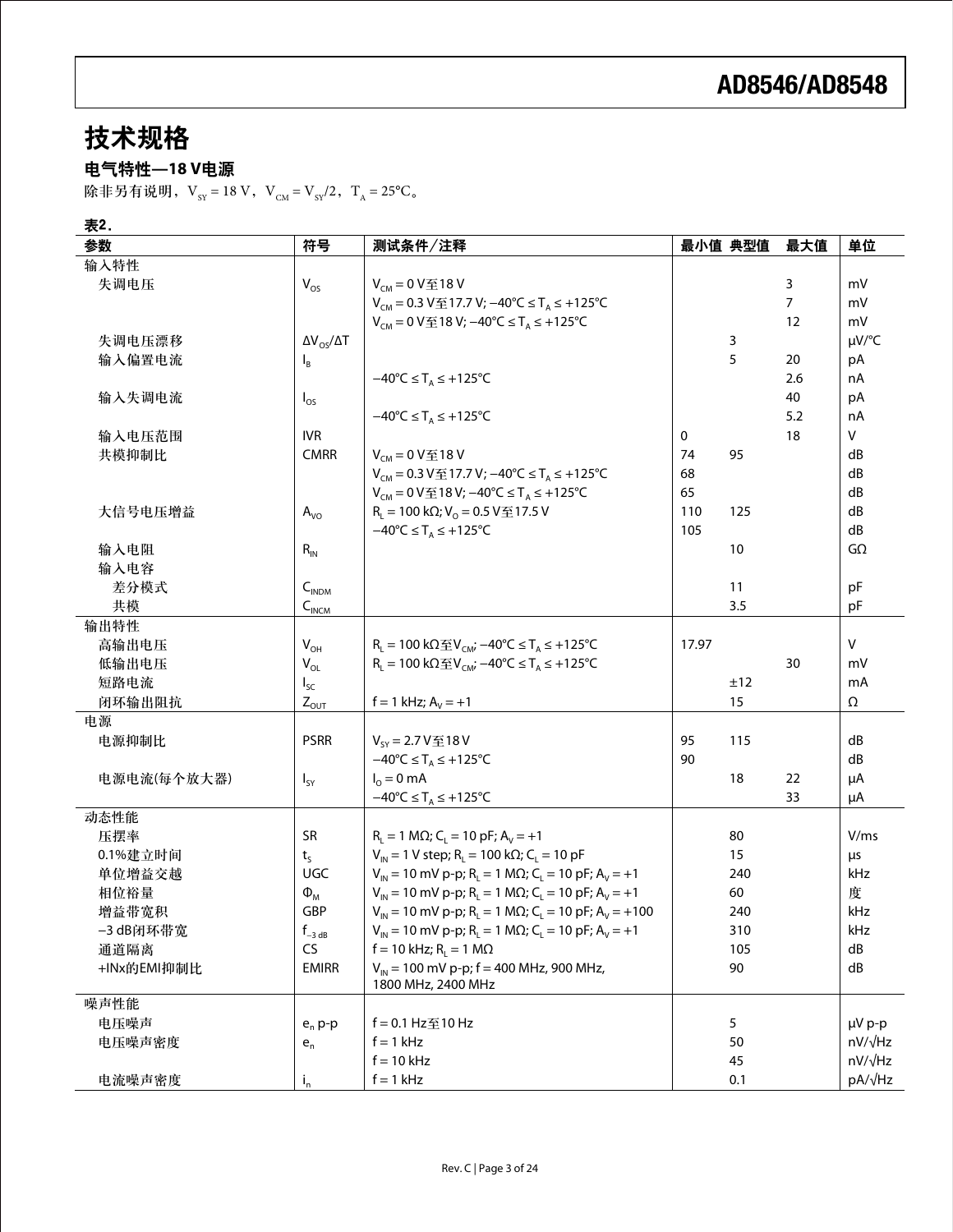### 电气特性**—10 V**电源

除非另有说明,  $V_{sy} = 10 V$ ,  $V_{CM} = V_{sy}/2$ ,  $T_A = 25^{\circ}C_{\circ}$ 

表**3.**

| 参数          | 符号                        | 测试条件/注释                                                                                                                                                                                                                                                                                                                                                  |      | 最小值 典型值        | 最大值 | 单位             |
|-------------|---------------------------|----------------------------------------------------------------------------------------------------------------------------------------------------------------------------------------------------------------------------------------------------------------------------------------------------------------------------------------------------------|------|----------------|-----|----------------|
| 输入特性        |                           |                                                                                                                                                                                                                                                                                                                                                          |      |                |     |                |
| 失调电压        | $V_{OS}$                  | $V_{CM} = 0 V \le 10 V$                                                                                                                                                                                                                                                                                                                                  |      |                | 3   | mV             |
|             |                           | $V_{CM}$ = 0.3 V至9.7 V; -40°C ≤ T <sub>A</sub> ≤ +125°C                                                                                                                                                                                                                                                                                                  |      |                | 8   | mV             |
|             |                           | $V_{CM}$ = 0 V $\text{\textsterling}$ 10 V; -40 °C ≤ T <sub>A</sub> ≤ +125 °C                                                                                                                                                                                                                                                                            |      |                | 12  | mV             |
| 失调电压漂移      | $\Delta V_{OS}/\Delta T$  |                                                                                                                                                                                                                                                                                                                                                          |      | 3              |     | µV/°C          |
| 输入偏置电流      | $I_{B}$                   |                                                                                                                                                                                                                                                                                                                                                          |      | $\overline{2}$ | 15  | pA             |
|             |                           | $-40^{\circ}C \leq T_A \leq +125^{\circ}C$                                                                                                                                                                                                                                                                                                               |      |                | 2.6 | nA             |
| 输入失调电流      | $I_{OS}$                  |                                                                                                                                                                                                                                                                                                                                                          |      |                | 30  | pA             |
|             |                           | $-40^{\circ}C \leq T_A \leq +125^{\circ}C$                                                                                                                                                                                                                                                                                                               |      |                | 5.2 | nA             |
| 输入电压范围      | <b>IVR</b>                |                                                                                                                                                                                                                                                                                                                                                          | 0    |                | 10  | V              |
| 共模抑制比       | <b>CMRR</b>               | $V_{CM} = 0 V \le 10 V$                                                                                                                                                                                                                                                                                                                                  | 70   | 88             |     | dB             |
|             |                           | V <sub>CM</sub> = 0.3 V至9.7 V; -40 °C ≤ T <sub>A</sub> ≤ +125 °C                                                                                                                                                                                                                                                                                         | 62   |                |     | dB             |
|             |                           | $V_{CM}$ = 0 V $\text{\textsterling}$ 10 V; -40 °C ≤ T <sub>A</sub> ≤ +125 °C                                                                                                                                                                                                                                                                            | 60   |                |     | dB             |
| 大信号电压增益     | $A_{\rm VO}$              | $RL$ = 100 kΩ; V <sub>o</sub> = 0.5 V至9.5 V                                                                                                                                                                                                                                                                                                              | 105  | 120            |     | dB             |
|             |                           | $-40^{\circ}C \leq T_A \leq +125^{\circ}C$                                                                                                                                                                                                                                                                                                               | 100  |                |     | dB             |
| 输入电阻        | $R_{IN}$                  |                                                                                                                                                                                                                                                                                                                                                          |      | 10             |     | $G\Omega$      |
| 输入电容        |                           |                                                                                                                                                                                                                                                                                                                                                          |      |                |     |                |
| 差分模式        | $C_{INDM}$                |                                                                                                                                                                                                                                                                                                                                                          |      | 11             |     | pF             |
| 共模          | $C_{INCM}$                |                                                                                                                                                                                                                                                                                                                                                          |      | 3.5            |     | pF             |
| 输出特性        |                           |                                                                                                                                                                                                                                                                                                                                                          |      |                |     |                |
| 高输出电压       | $V_{OH}$                  | $R_1 = 100 k\Omega \mathcal{V}_{CM}$ ; $-40^{\circ}C \leq T_A \leq +125^{\circ}C$                                                                                                                                                                                                                                                                        | 9.98 |                |     | $\vee$         |
| 低输出电压       | $V_{OL}$                  | $R_1 = 100 kΩ$ $\text{ }$ $\text{ }$ $\text{ }$ $\text{ }$ $\text{ }$ $\text{ }$ $\text{ }$ $\text{ }$ $\text{ }$ $\text{ }$ $\text{ }$ $\text{ }$ $\text{ }$ $\text{ }$ $\text{ }$ $\text{ }$ $\text{ }$ $\text{ }$ $\text{ }$ $\text{ }$ $\text{ }$ $\text{ }$ $\text{ }$ $\text{ }$ $\text{ }$ $\text{ }$ $\text{ }$ $\text{ }$ $\text{ }$ $\text{ }$ |      |                | 20  | mV             |
| 短路电流        | $I_{SC}$                  |                                                                                                                                                                                                                                                                                                                                                          |      | ±11            |     | mA             |
| 闭环输出阻抗      | $Z_{OUT}$                 | $f = 1$ kHz; $A_v = +1$                                                                                                                                                                                                                                                                                                                                  |      | 15             |     | Ω              |
| 电源          |                           |                                                                                                                                                                                                                                                                                                                                                          |      |                |     |                |
| 电源抑制比       | <b>PSRR</b>               | $V_{SY} = 2.7 V \times 18 V$                                                                                                                                                                                                                                                                                                                             | 95   | 115            |     | dB             |
|             |                           | $-40^{\circ}C \leq T_A \leq +125^{\circ}C$                                                                                                                                                                                                                                                                                                               | 90   |                |     | dB             |
| 电源电流(每个放大器) | $I_{SY}$                  | $I_0 = 0$ mA                                                                                                                                                                                                                                                                                                                                             |      | 18             | 22  | μA             |
|             |                           | $-40^{\circ}C \leq T_A \leq +125^{\circ}C$                                                                                                                                                                                                                                                                                                               |      |                | 33  | μA             |
| 动态性能        |                           |                                                                                                                                                                                                                                                                                                                                                          |      |                |     |                |
| 压摆率         | <b>SR</b>                 | $R_1 = 1 M\Omega$ ; C <sub>1</sub> = 10 pF; A <sub>v</sub> = +1                                                                                                                                                                                                                                                                                          |      | 75             |     | V/ms           |
| 0.1%建立时间    | $t_{S}$                   | $V_{IN}$ = 1 V step; R <sub>L</sub> = 100 kΩ; C <sub>L</sub> = 10 pF                                                                                                                                                                                                                                                                                     |      | 15             |     | μs             |
| 单位增益交越      | <b>UGC</b>                | $V_{1N} = 10$ mV p-p; R <sub>1</sub> = 1 M $\Omega$ , C <sub>1</sub> = 10 pF, A <sub>v</sub> = +1                                                                                                                                                                                                                                                        |      | 235            |     | kHz            |
| 相位裕量        | $\Phi_{M}$                | $V_{1N}$ = 10 mV p-p; R <sub>L</sub> = 1 M $\Omega$ ; C <sub>L</sub> = 10 pF; A <sub>V</sub> = +1                                                                                                                                                                                                                                                        |      | 60             |     | 度              |
| 增益带宽积       | <b>GBP</b>                | $V_{1N}$ = 10 mV p-p; R <sub>L</sub> = 1 M $\Omega$ ; C <sub>L</sub> = 10 pF; A <sub>V</sub> = +100                                                                                                                                                                                                                                                      |      | 235            |     | kHz            |
| -3 dB闭环带宽   | $f_{-3 dB}$               | $V_{1N} = 10$ mV p-p, R <sub>L</sub> = 1 M $\Omega$ , C <sub>L</sub> = 10 pF, A <sub>V</sub> = +1                                                                                                                                                                                                                                                        |      | 300            |     | kHz            |
| 通道隔离        | <b>CS</b>                 | $f = 10$ kHz; R <sub>1</sub> = 1 MΩ                                                                                                                                                                                                                                                                                                                      |      | 105            |     | dB             |
| +INx的EMI抑制比 | <b>EMIRR</b>              | $V_{\text{IN}}$ = 100 mV p-p; f = 400 MHz, 900 MHz,                                                                                                                                                                                                                                                                                                      |      | 90             |     | dB             |
|             |                           | 1800 MHz, 2400 MHz                                                                                                                                                                                                                                                                                                                                       |      |                |     |                |
| 噪声性能        |                           |                                                                                                                                                                                                                                                                                                                                                          |      |                |     |                |
| 电压噪声        | $e_n$ p-p                 | $f = 0.1$ Hz $\leq 10$ Hz                                                                                                                                                                                                                                                                                                                                |      | 5              |     | µV p-p         |
| 电压噪声密度      | $\mathsf{e}_{\mathsf{n}}$ | $f = 1$ kHz                                                                                                                                                                                                                                                                                                                                              |      | 50             |     | $nV/\sqrt{Hz}$ |
|             |                           | $f = 10$ kHz                                                                                                                                                                                                                                                                                                                                             |      | 45             |     | nV/√Hz         |
| 电流噪声密度      | $i_{n}$                   | $f = 1$ kHz                                                                                                                                                                                                                                                                                                                                              |      | 0.1            |     | pA/√Hz         |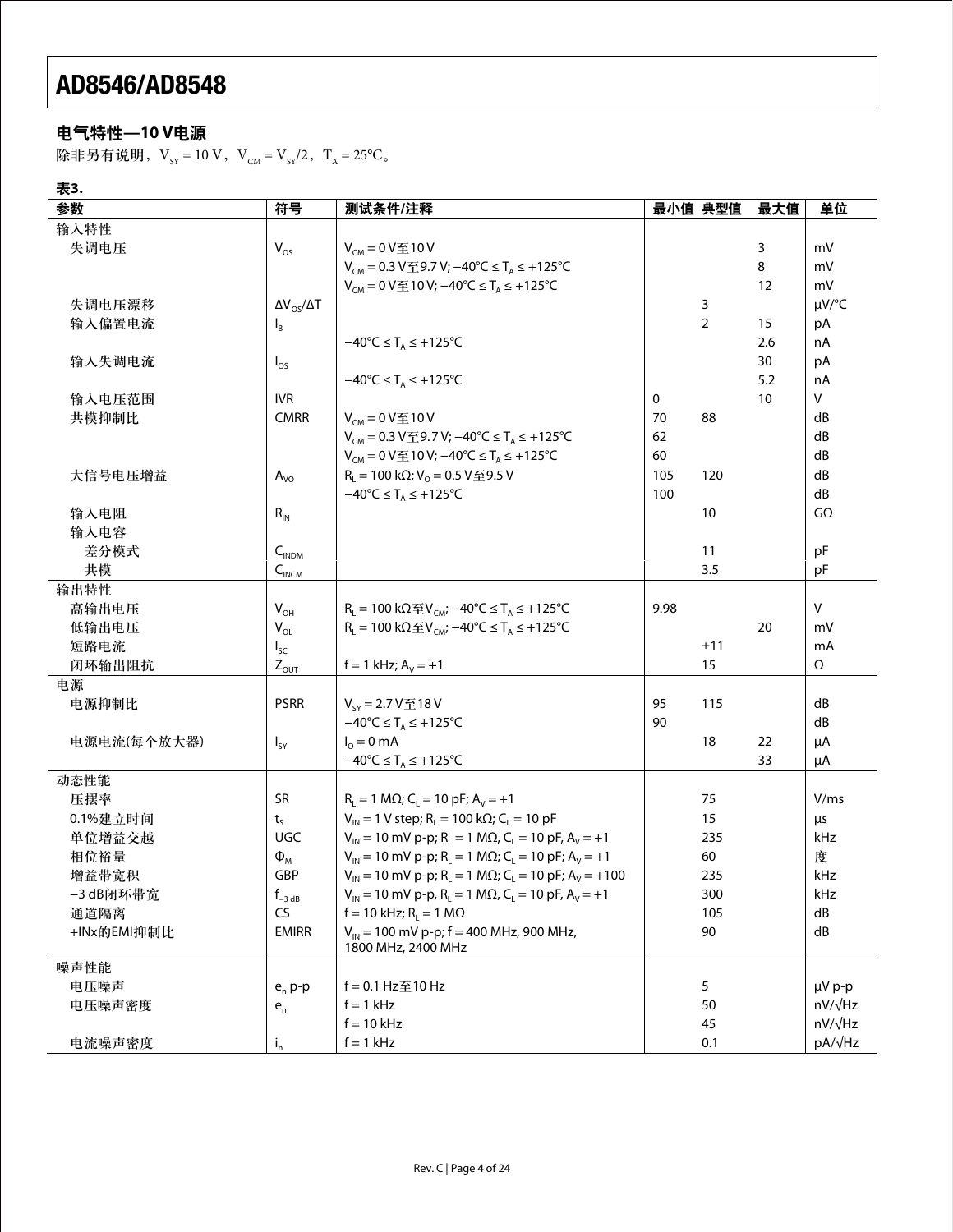### 电气特性**—2.7 V**电源

除非另有说明,  $V_{SY} = 2.7 V$ ,  $V_{CM} = V_{SY}/2$ ,  $T_A = 25°C$ 。

### 表**4.**

| 参数          | 符号                              | 测试条件/注释                                                                                                    | 最小值 典型值 |     | 最大值 | 单位           |
|-------------|---------------------------------|------------------------------------------------------------------------------------------------------------|---------|-----|-----|--------------|
| 输入特性        |                                 |                                                                                                            |         |     |     |              |
| 失调电压        | $V_{OS}$                        | $V_{CM} = 0 V \leq 2.7 V$                                                                                  |         |     | 3   | mV           |
|             |                                 | $V_{CM}$ = 0.3 V $\text{\textsterling}$ 2.4 V; -40 °C ≤ T <sub>A</sub> ≤ +125 °C                           |         |     | 4   | mV           |
|             |                                 | $V_{CM}$ = 0 V $\text{\textsterling}$ 2.7 V; -40 °C ≤ T <sub>A</sub> ≤ +125 °C                             |         |     | 12  | mV           |
| 失调电压漂移      | $\Delta V_{OS}/\Delta T$        |                                                                                                            |         | 3   |     | µV/°C        |
| 输入偏置电流      | $I_B$                           |                                                                                                            |         | 1   | 10  | pA           |
|             |                                 | $-40^{\circ}C \leq T_A \leq +125^{\circ}C$                                                                 |         |     | 2.6 | nA           |
| 输入失调电流      | $I_{OS}$                        |                                                                                                            |         |     | 20  | pA           |
|             |                                 | $-40^{\circ}C \leq T_A \leq +125^{\circ}C$                                                                 |         |     | 5.2 | nA           |
| 输入电压范围      | <b>IVR</b>                      |                                                                                                            | 0       |     | 2.7 | V            |
| 共模抑制比       | <b>CMRR</b>                     | $V_{CM} = 0 V 2.7 V$                                                                                       | 60      | 75  |     | dB           |
|             |                                 | $V_{CM}$ = 0.3 V至2.4 V; -40°C ≤ T <sub>A</sub> ≤ +125°C                                                    | 58      |     |     | dB           |
|             |                                 | $V_{CM}$ = 0 V $\text{\textsterling}$ 2.7 V; -40 °C ≤ T <sub>A</sub> ≤ +125 °C                             | 49      |     |     | dB           |
| 大信号电压增益     | $A_{\rm VO}$                    | $R_1 = 100 k\Omega$ ; $V_0 = 0.5 V \le 2.2 V$                                                              | 97      | 115 |     | dB           |
|             |                                 | $-40^{\circ}C \leq T_A \leq +125^{\circ}C$                                                                 | 90      |     |     | dB           |
| 输入电阻        | $R_{IN}$                        |                                                                                                            |         | 10  |     | $G\Omega$    |
| 输入电容        |                                 |                                                                                                            |         |     |     |              |
| 差分模式        | $C_{INDM}$                      |                                                                                                            |         | 11  |     | pF           |
| 共模          | $C_{INCM}$                      |                                                                                                            |         | 3.5 |     | pF           |
| 输出特性        |                                 |                                                                                                            |         |     |     |              |
| 高输出电压       | $V_{OH}$                        | $R_L = 100 k\Omega \mathcal{F}$ . $V_{CM}$ ; $-40°C \leq T_A \leq +125°C$                                  | 2.69    |     |     | $\mathsf{V}$ |
| 低输出电压       | $\mathsf{V}_{\mathsf{OL}}$      | $R_1$ = 100 kΩ $\text{ }$ Ω $\text{ }$ V <sub>CM</sub> ; -40°C ≤ T <sub>A</sub> ≤ +125°C                   |         |     | 10  | m۷           |
| 短路电流        | $I_{SC}$                        |                                                                                                            |         | ±4  |     | mA           |
| 闭环输出阻抗      | $Z_{\text{ouT}}$                | $f = 1$ kHz; $A_v = +1$                                                                                    |         | 20  |     | Ω            |
| 电源          |                                 |                                                                                                            |         |     |     |              |
| 电源抑制比       | <b>PSRR</b>                     | $V_{SY} = 2.7 V  18 V$                                                                                     | 95      | 115 |     | dB           |
|             |                                 | $-40^{\circ}C \leq T_A \leq +125^{\circ}C$                                                                 | 90      |     |     | dB           |
| 电源电流(每个放大器) | $I_{SY}$                        | $I_0 = 0$ mA                                                                                               |         | 18  | 22  | μA           |
|             |                                 | $-40^{\circ}C \leq T_A \leq +125^{\circ}C$                                                                 |         |     | 33  | μA           |
| 动态性能        |                                 |                                                                                                            |         |     |     |              |
| 压摆率         | <b>SR</b>                       | $R_1 = 1 M\Omega$ ; C <sub>1</sub> = 10 pF; A <sub>v</sub> = +1                                            |         | 50  |     | V/ms         |
| 0.1%建立时间    | $t_{S}$                         | $V_{IN}$ = 1 V step; R <sub>L</sub> = 100 kΩ; C <sub>L</sub> = 10 pF                                       |         | 20  |     | μs           |
| 单位增益交越      | <b>UGC</b>                      | $V_{\text{IN}}$ = 10 mV p-p; R <sub>i</sub> = 1 MQ; C <sub>i</sub> = 10 pF; A <sub>v</sub> = +1            |         | 190 |     | kHz          |
| 相位裕量        | $\Phi_{M}$                      | $V_{1N}$ = 10 mV p-p; R <sub>1</sub> = 1 M $\Omega$ ; C <sub>1</sub> = 10 pF; A <sub>V</sub> = +1          |         | 60  |     | 度            |
| 增益带宽积       | GBP                             | $V_{\text{IN}}$ = 10 mV p-p; R <sub>i</sub> = 1 M $\Omega$ ; C <sub>i</sub> = 10 pF; A <sub>v</sub> = +100 |         | 200 |     | kHz          |
| -3 dB闭环带宽   | $\boldsymbol{f}_{-3\text{ dB}}$ | $V_{IN}$ = 10 mV p-p; R <sub>L</sub> = 1 M $\Omega$ ; C <sub>L</sub> = 10 pF; A <sub>V</sub> = +1          |         | 250 |     | kHz          |
| 通道隔离        | CS                              | $f = 10$ kHz; R <sub>i</sub> = 1 MΩ                                                                        |         | 105 |     | dB           |
| +INx的EMI抑制比 | <b>EMIRR</b>                    | $V_{IN}$ = 100 mV p-p; f = 400 MHz, 900 MHz,<br>1800 MHz, 2400 MHz                                         |         | 90  |     | dB           |
| 噪声性能        |                                 |                                                                                                            |         |     |     |              |
| 电压噪声        | $e_n$ p-p                       | f = 0.1 Hz至10 Hz                                                                                           |         | 6   |     | µV p-p       |
| 电压噪声密度      | $\mathsf{e}_{\mathsf{n}}$       | $f = 1$ kHz                                                                                                |         | 60  |     | nV/√Hz       |
|             |                                 | $f = 10$ kHz                                                                                               |         | 56  |     | nV/√Hz       |
| 电流噪声密度      | $i_{n}$                         | $f = 1$ kHz                                                                                                |         | 0.1 |     | pA/√Hz       |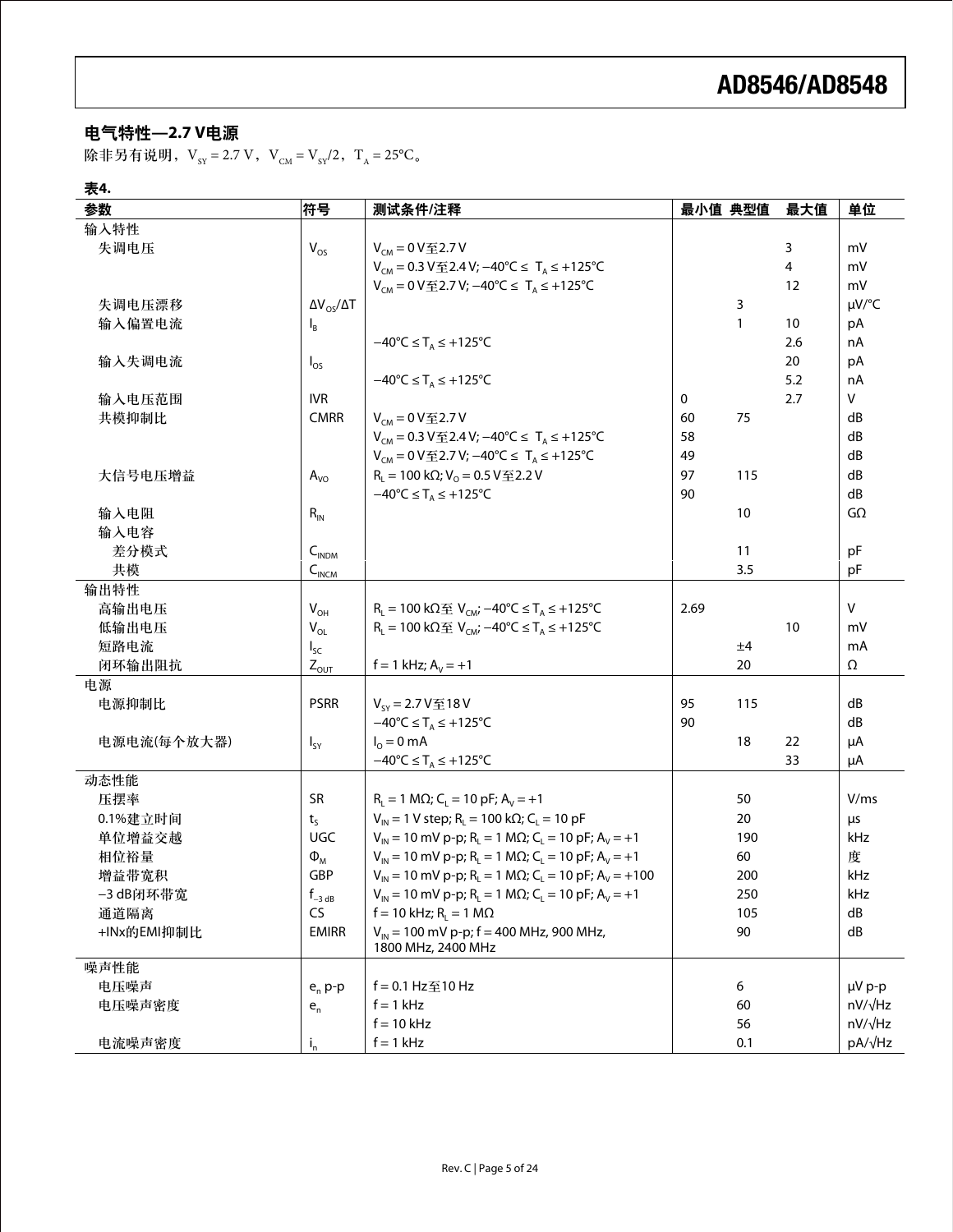# 绝对最大额定值

#### 表**5.**

| 参数                | 额定值                               |
|-------------------|-----------------------------------|
| 电源电压              | 20.5V                             |
| 输入电压              | (V-) - 300 mV至(V+) + 300 mV       |
| 输入电流 <sup>1</sup> | $±10$ mA                          |
| 差分输入电压            | $\pm V_{SV}$                      |
| 对地输出短路持续时间        | 不定                                |
| 存储温度范围            | $-65^{\circ}$ C至+150 $^{\circ}$ C |
| 工作温度范围            | –40℃至+125℃                        |
| 结温范围              | $-65^{\circ}$ C至+150 $^{\circ}$ C |
| 引脚温度(焊接,<br>60秒)  | 300 $\degree$ C                   |

<sup>1</sup> 输入引脚与电源引脚之间有箝位二极管。当输入信号超过供电轨0.3 V时, 输入电流应以10 mA为限。

注意,超出上述绝对最大额定值可能会导致器件永久性 损坏。这只是额定最值,并不能以这些条件或者在任何其 它超出本技术规范操作章节中所示规格的条件下,推断器 件能否正常工作。长期在绝对最大额定值条件下工作会影 响器件的可靠性。

### 热阻

 $\theta_{\mu}$ 针对最差条件,即利用标准4层板,将器件焊接在电路 板上以实现表贴封装。

#### 表**6.** 热阻

| 封装类型               | $\theta_{JA}$ | $\bm{\theta}_{\texttt{JC}}$ | 单位   |
|--------------------|---------------|-----------------------------|------|
| 8引脚 MSOP (RM-8)    | 142           | 45                          | °C/W |
| 14引脚 SOIC N (R-14) | 115           | 36                          | /W   |

#### **ESD**警告



#### **ESD**(静电放电)敏感器件。

带电器件和电路板可能会在没有察觉的情况下放电。尽 管本产品具有专利或专有保护电路,但在遇到高能量 ESD时,器件可能会损坏。因此,应当采取适当的ESD 防范措施,以避免器件性能下降或功能丧失。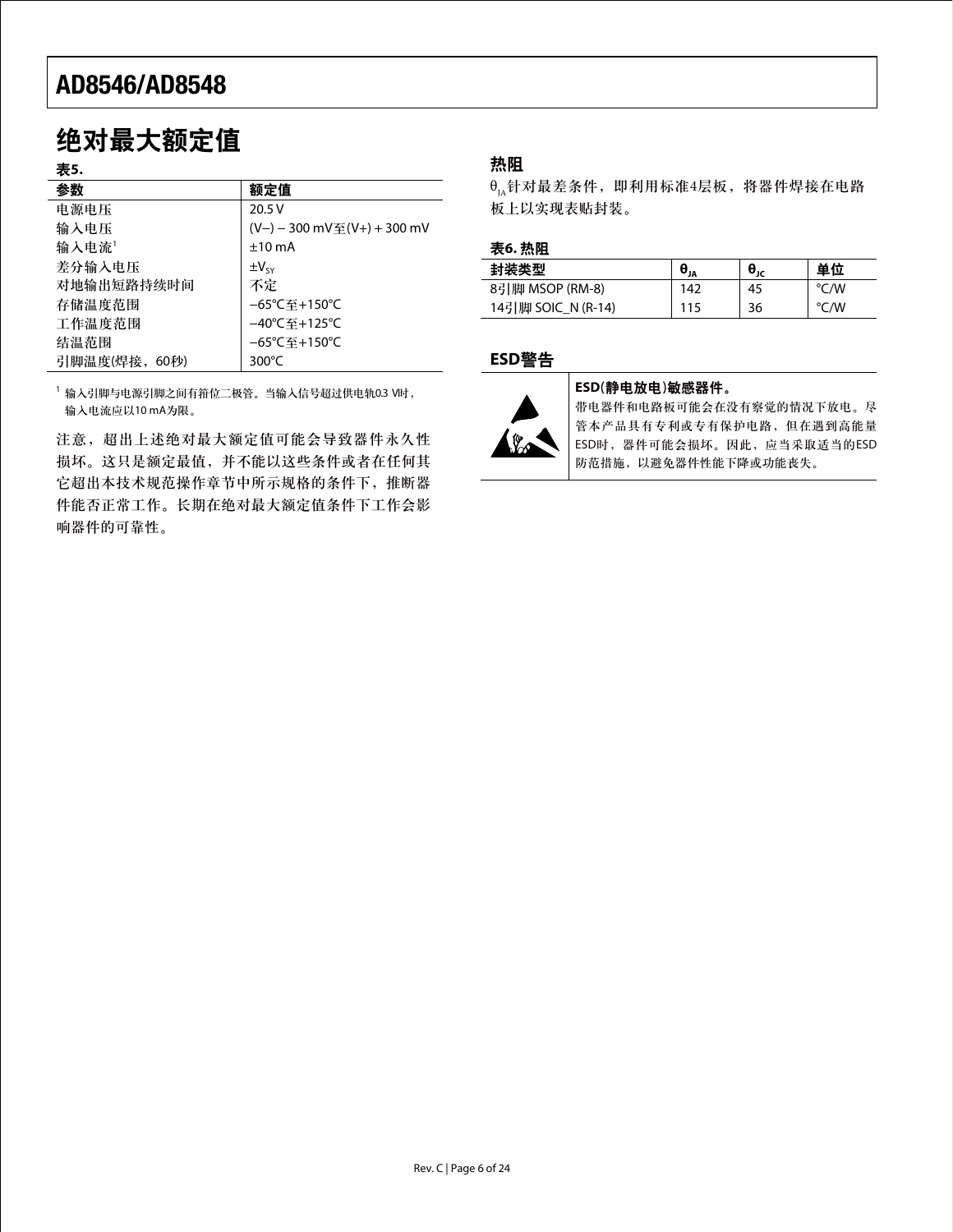### 典型性能参数

除非另有说明,  $T_A = 25^{\circ}C_{\circ}$ 





图8. 输入失调电压与共模电压的关系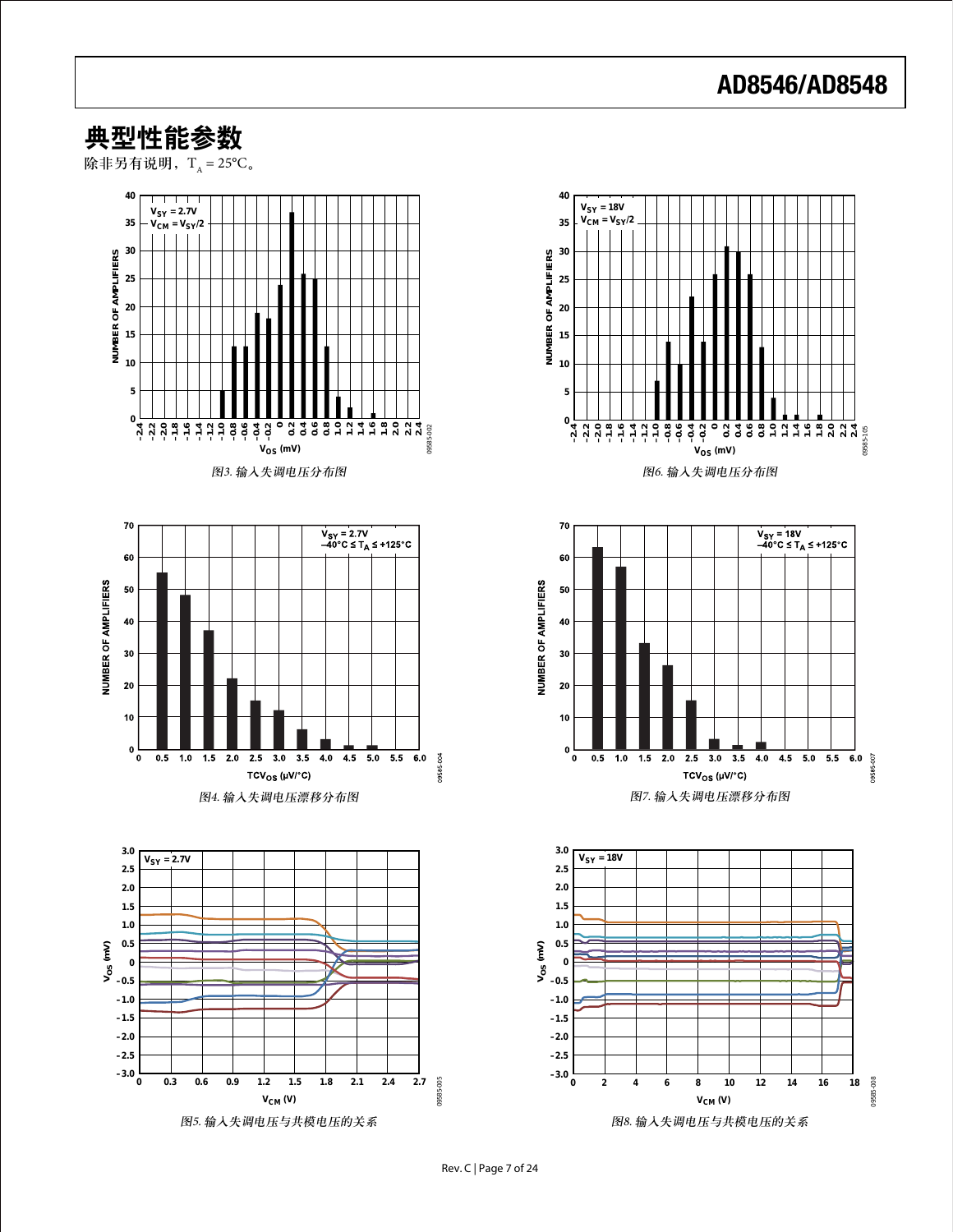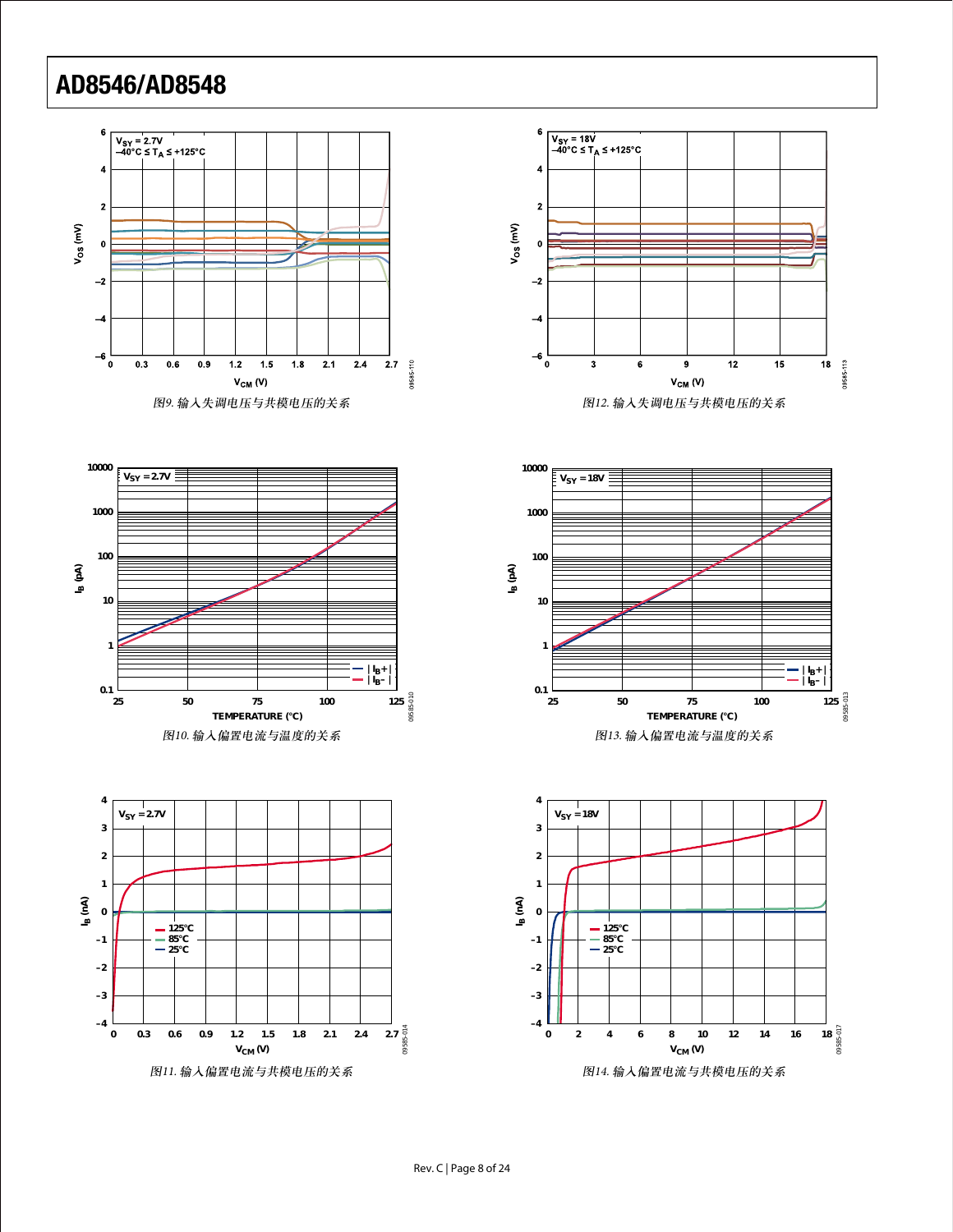









图16. 输出电压 $(V_{\text{OL}})$ 至供电轨与负载电流的关系

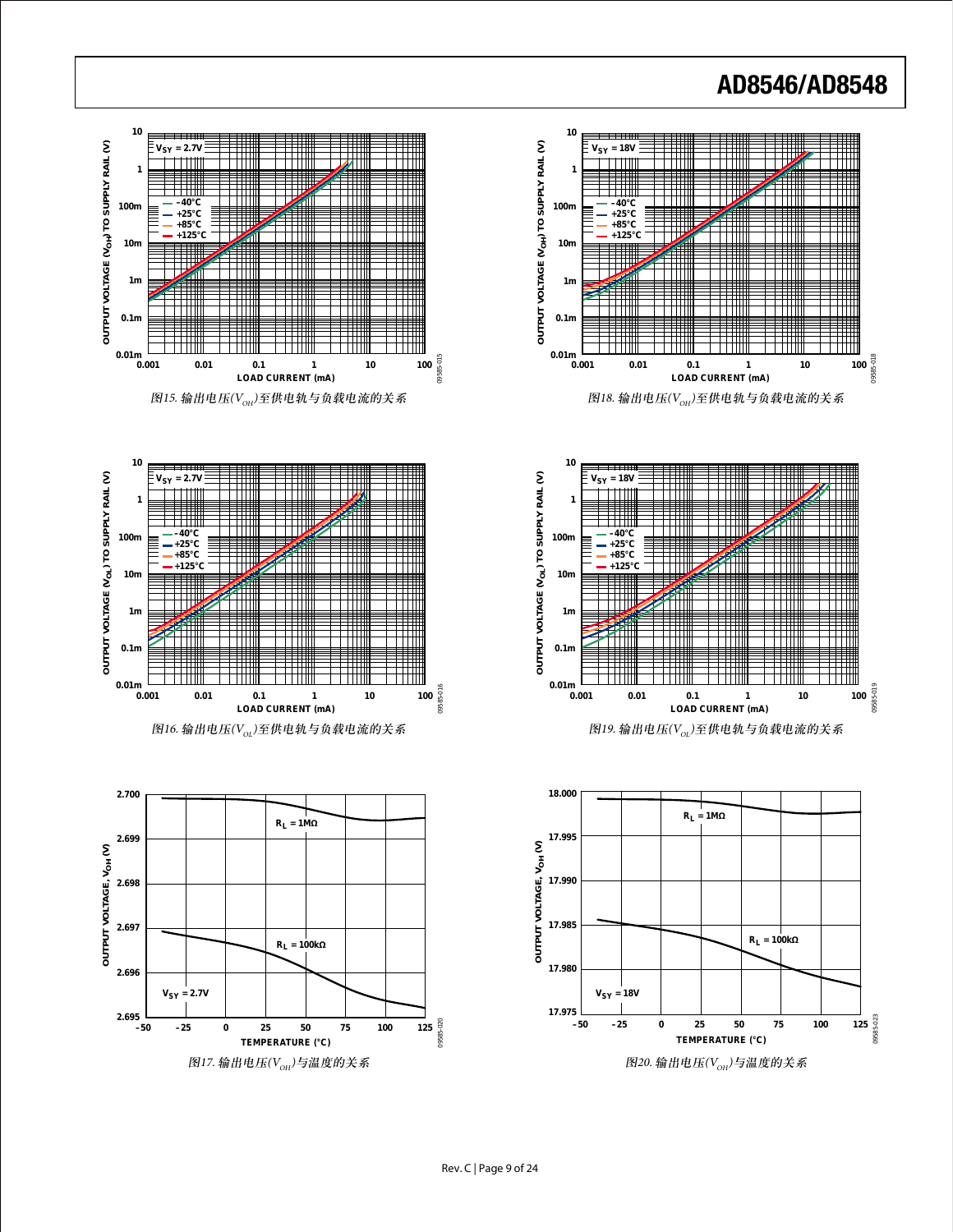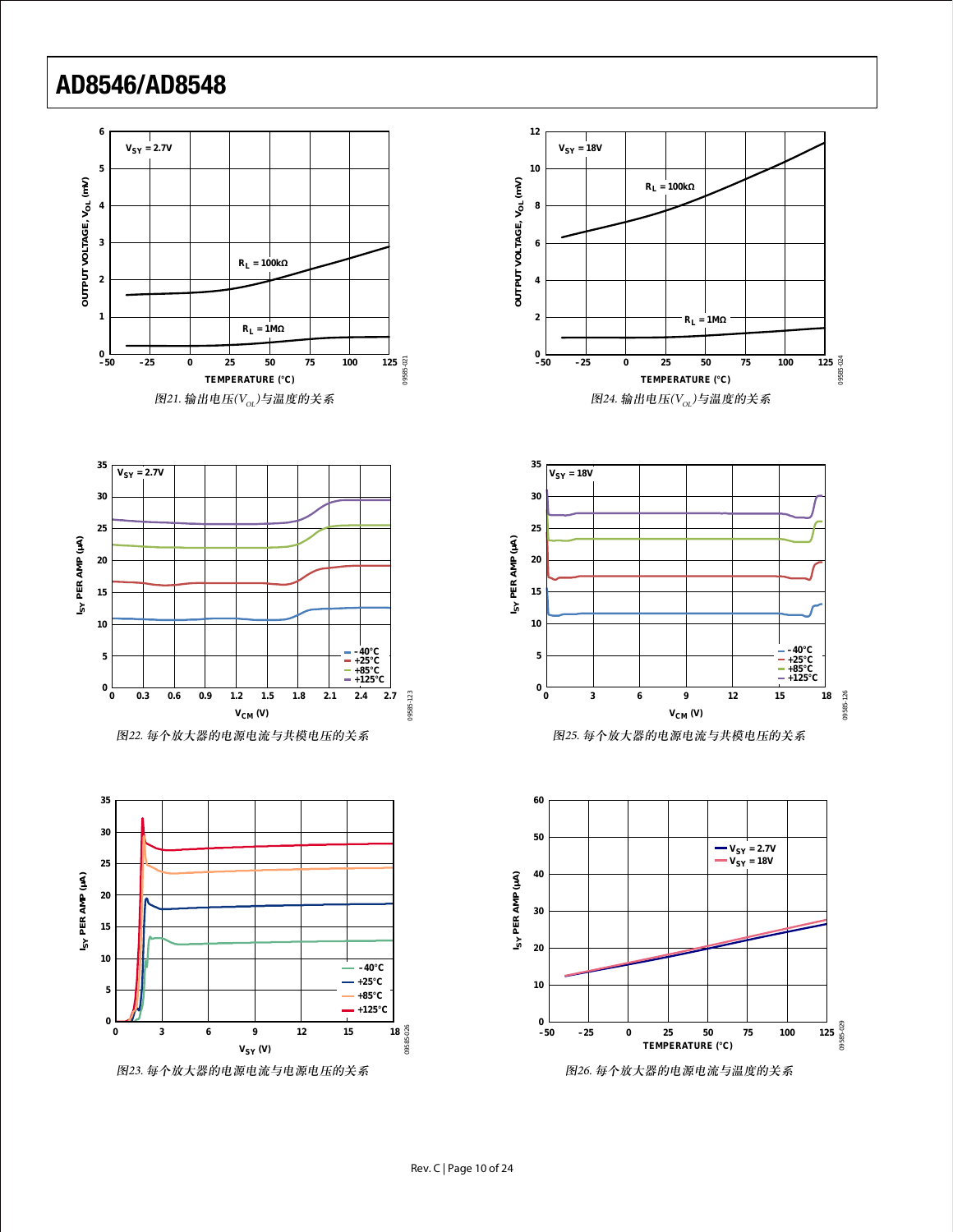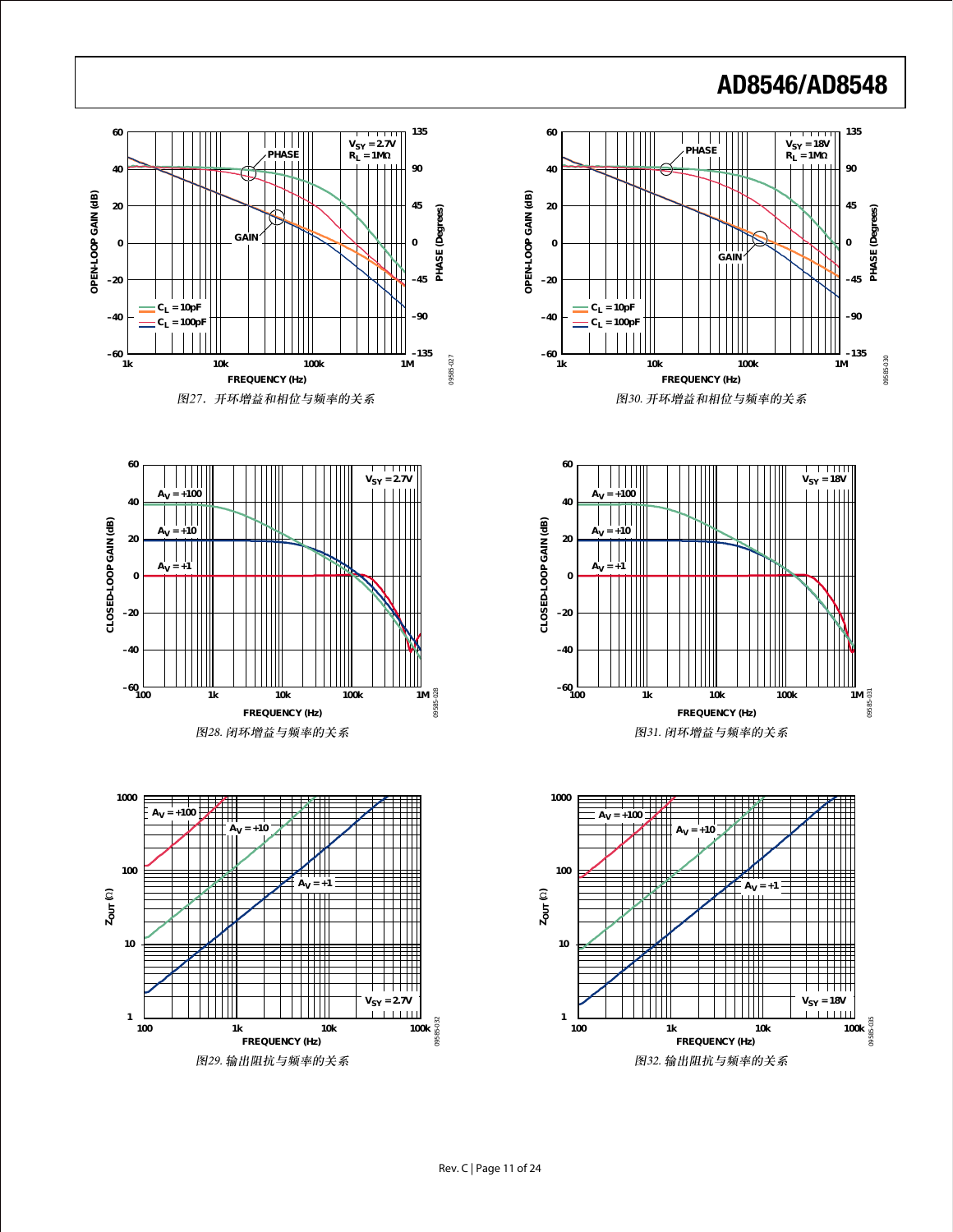









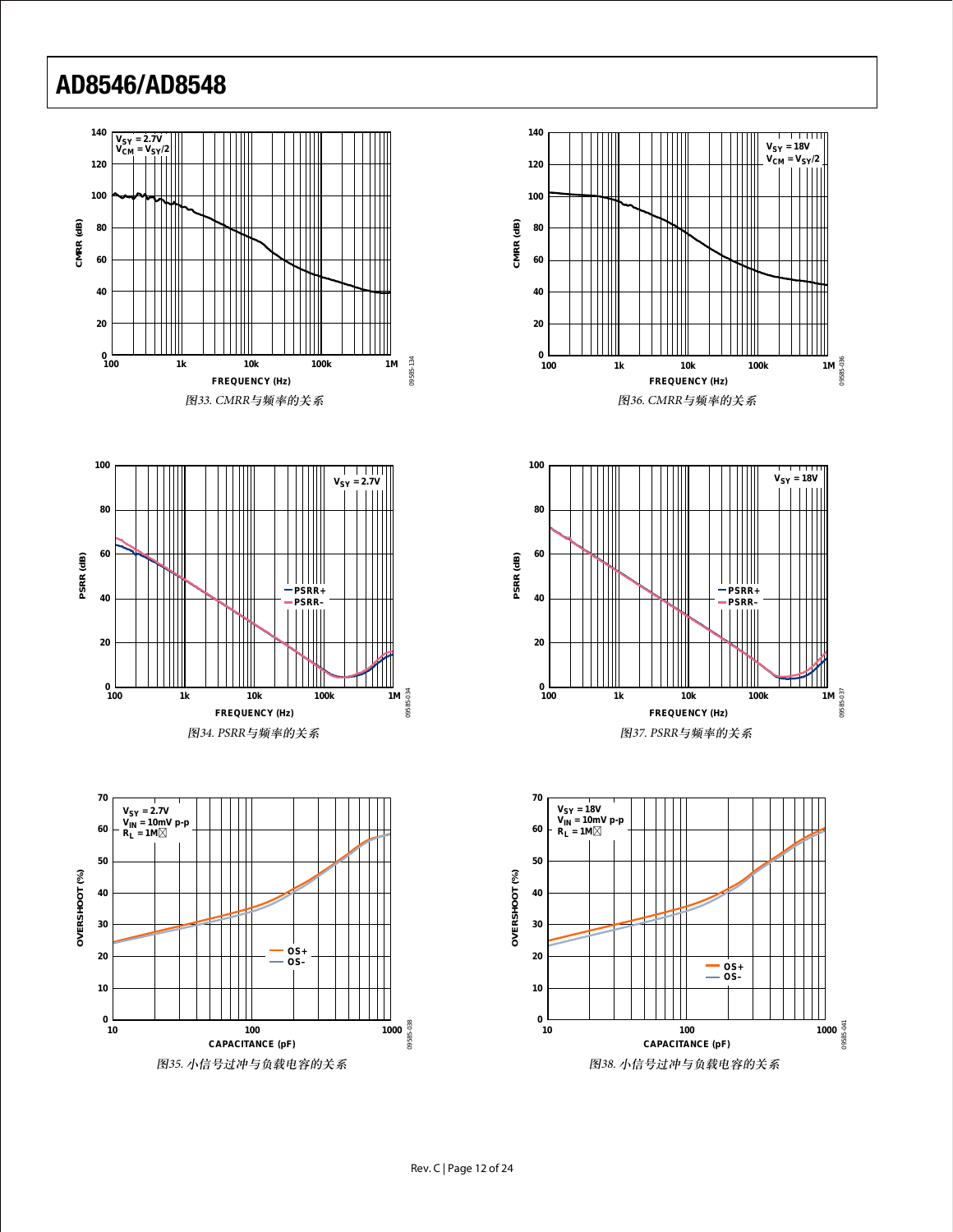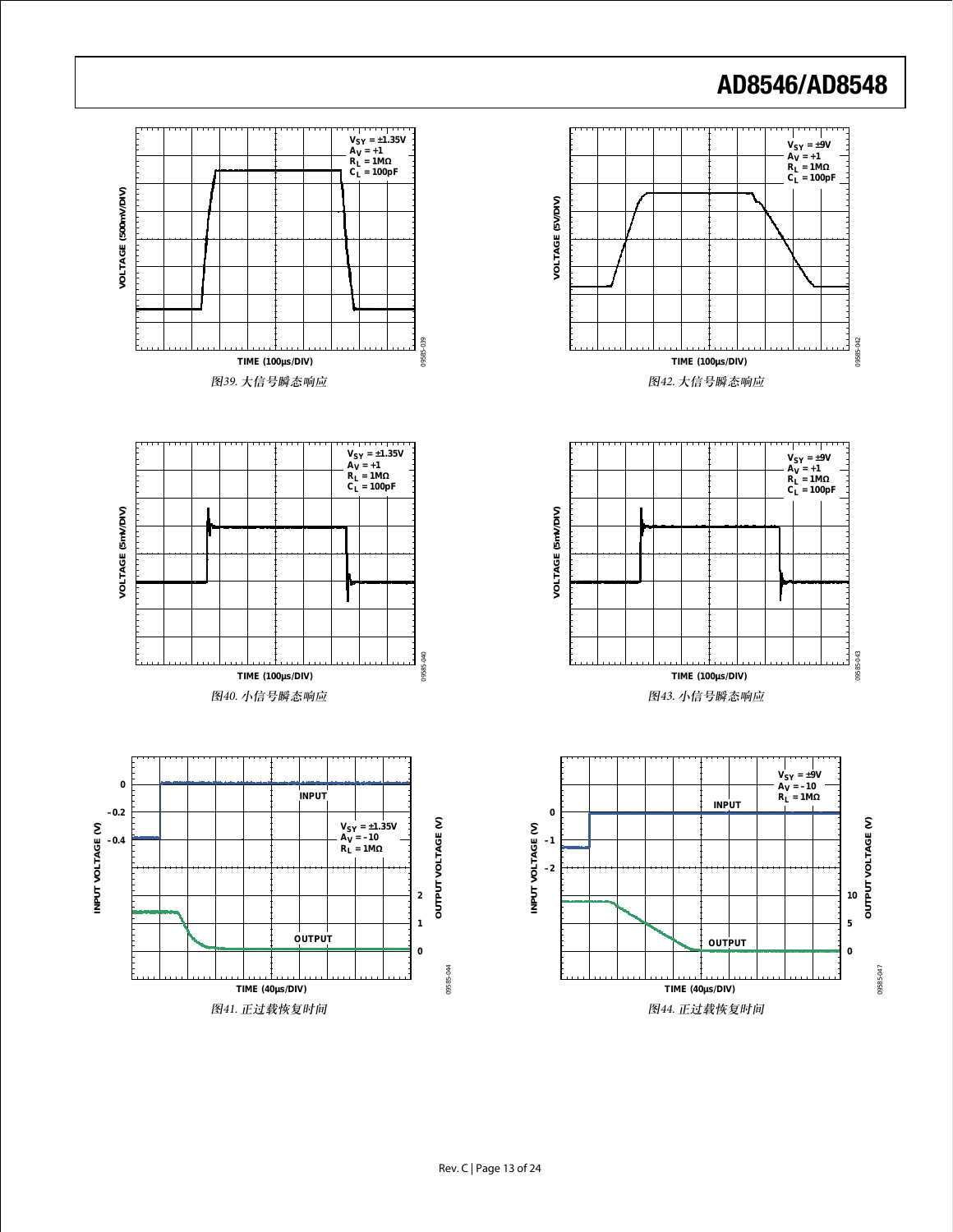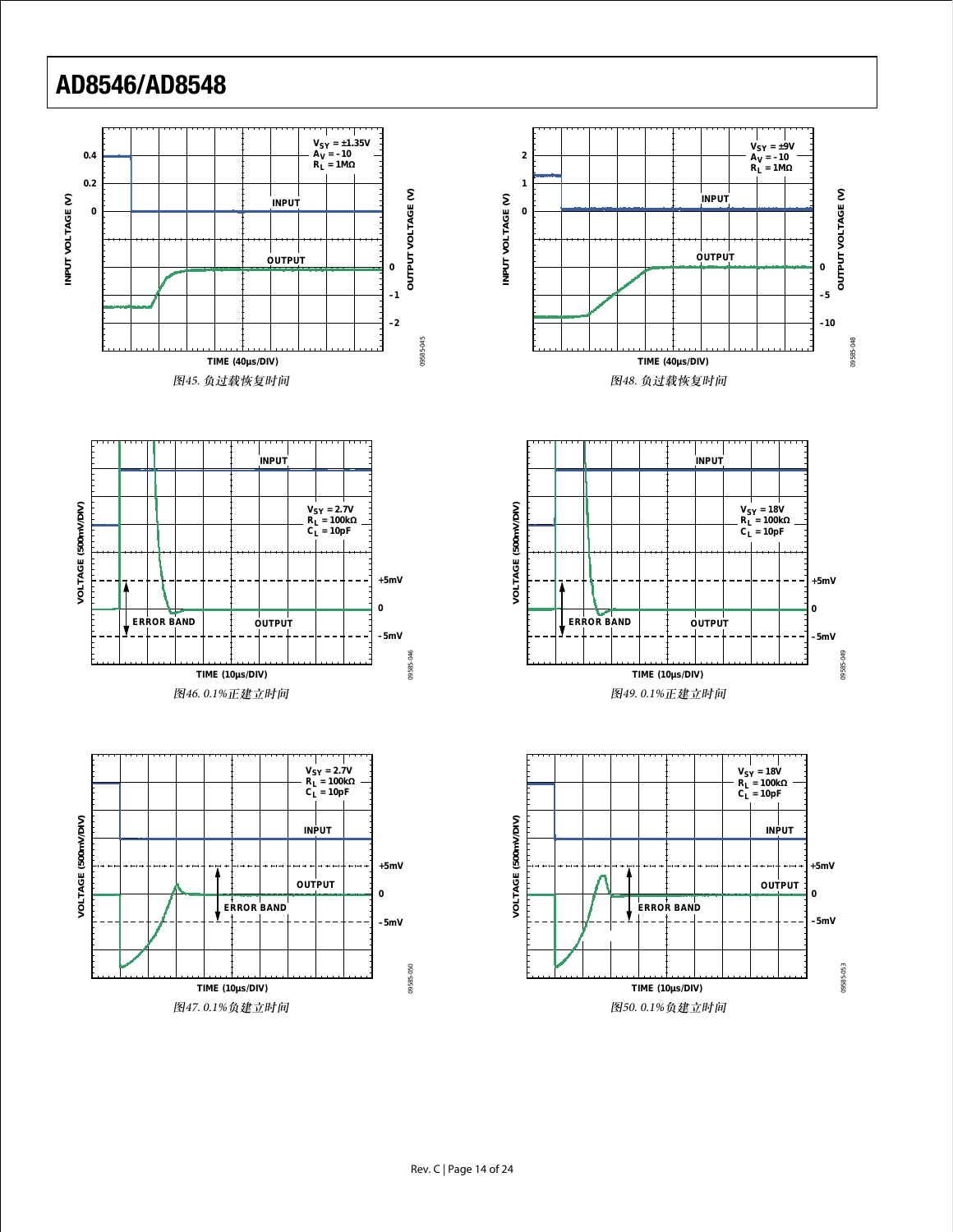

图53. 输出摆幅与频率的关系

图56. 输出摆幅与频率的关系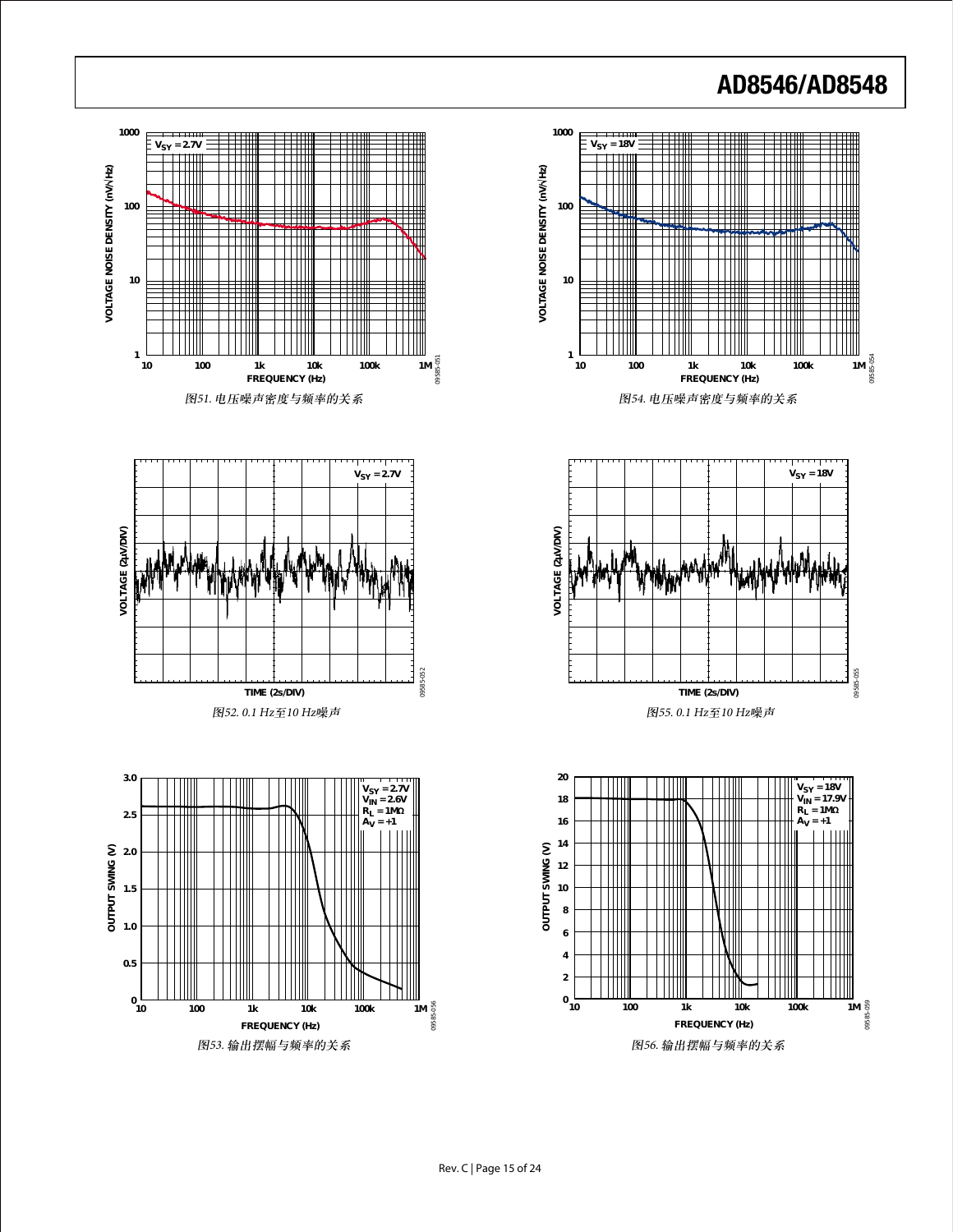





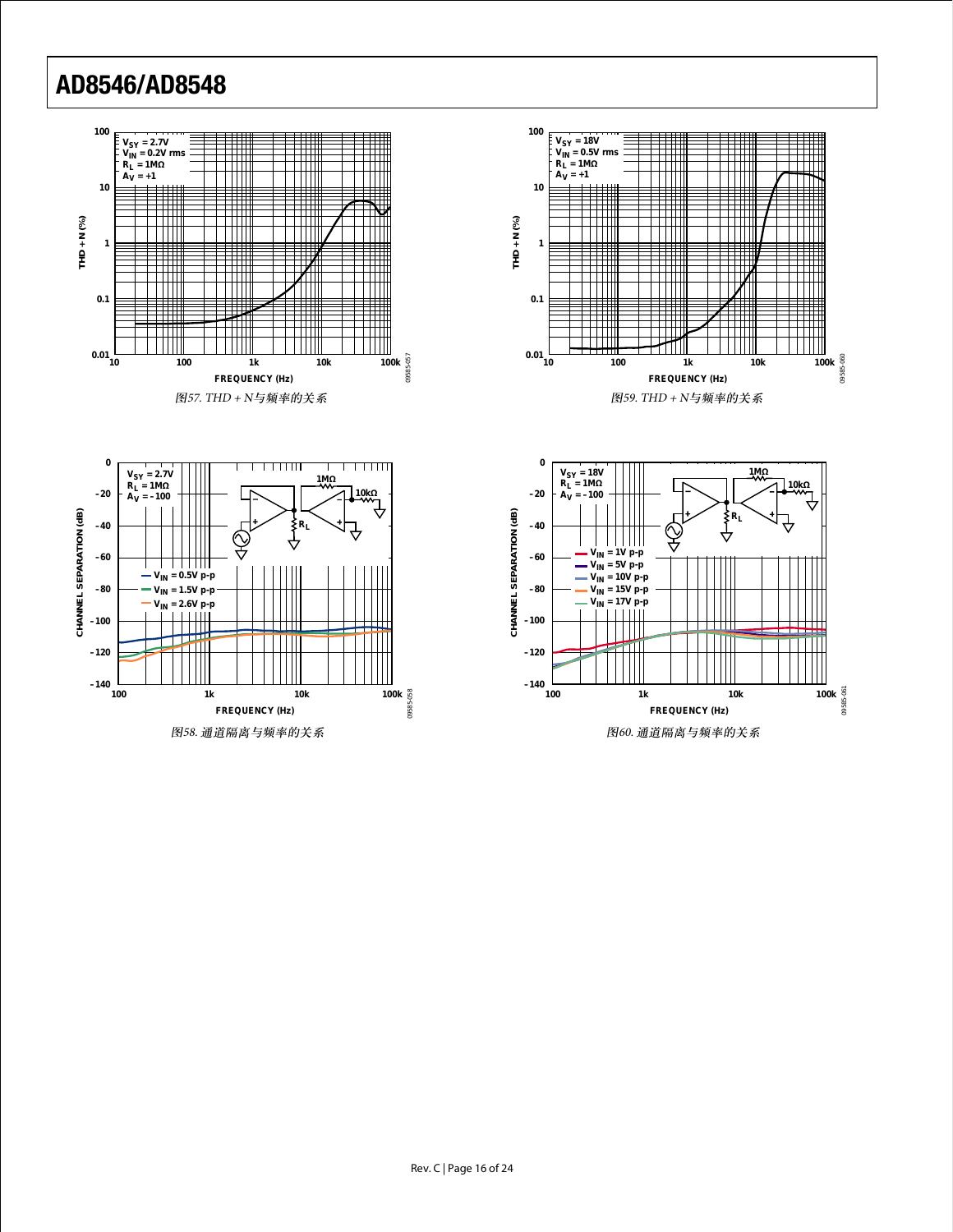### 应用信息

[AD8546](http://www.analog.com/zh/ad8546)[/AD8548](http://www.analog.com/zh/ad8548)是低输入偏置电流、微功耗CMOS放大器, 工作在2.7 V至18 V的宽电源电压范围。[AD8546](http://www.analog.com/zh/ad8546)[/AD8548](http://www.analog.com/zh/ad8548)还采 用独特的输入和输出级,以非常低的电源电流实现轨到轨 输入和输出范围。

#### 输入级

图61显示了[AD8546](http://www.analog.com/zh/ad8546)[/AD8548](http://www.analog.com/zh/ad8548)的简化电路图。输入级包括两 个差分晶体管对:一个NMOS对(M1、M2)和一个PMOS对 (M3、M4)。输入共模电压决定哪一个差分对导通并且起 主导作用。

当输入电压接近并达到低供电轨时,PMOS差分对激活。 对于高供电轨以下的输入电压,则需要NMOS差分对。这 种拓扑结构允许放大器保持宽动态输入电压范围,并使信 号摆幅最大达到两个供电轨。对于绝大部分的输入共模电 压范围,PMOS差分对激活。

差分对常常表现出不同的失调电压。从一对切换到另一对 时,会产生阶跃状特性,这可以从Vos与Vou的关系图看出 (参见图5和图8)。这是所有采用双差分对拓扑结构的轨到 轨放大器的固有特性。因此,务必选择一个不包括输入差 分对切换区域的共模电压。

当输入共模电压接近供电轨时,还可以在 $V_{\text{cos}}$ 与 $V_{\text{cm}}$ 关系曲 线中看到额外的阶跃。这些变化是负载晶体管(M8、M9、 M14和M15)余量不够用的结果。当负载晶体管被迫进入线 性工作区时,其漏极阻抗的不匹配会影响放大器的失调电 压。在高温时,由于输入晶体管的阈值电压下降,这一问 题更加严重。典型性能数据参见图9和图12。

电流源I1驱动PMOS晶体管对。当输入共模电压接近高供 电轨时,I1通过M5晶体管离开PMOS差分对。偏置电压 VB1控制此转移发生之点。

M5将尾电流导向一个由M6和M7晶体管构成的电流镜。电 流镜的输出驱动NMOS晶体管对。注意,在高共模电压 下,激活此电流镜会导致电源电流略微增加(参见图22和 图25)。

[AD8546/](http://www.analog.com/zh/ad8546)[AD8548](http://www.analog.com/zh/ad8548)利用低压MOS器件构成差分输入端,从而 实现高性能。这些低压MOS器件提供出色的单位电流噪声 和带宽性能。专有调节电路(图61中未显示)保护每个差分 输入对。该调节电路由有源器件和无源箝位器件组合而 成,正常工作期间,有源器件负责维持输入对上的适当电 压;快速瞬变期间,无源箝位器件负责保护放大器。不 过,当共模电压接近任一供电轨时,这些无源箝位器件开 始正偏。这会导致输入偏置电流增加(参见图11和图14)。

此外, 箱位二极管(D1和D2)保护输入器件免受大差分输入 电压影响。这些二极管通过两个10 kΩ电阻(R1和R2)实现输入 缓冲。当差分输入电压超过大约600 mV时,差分二极管导 通;在此情况下,差分输入阻抗降至20 kΩ。

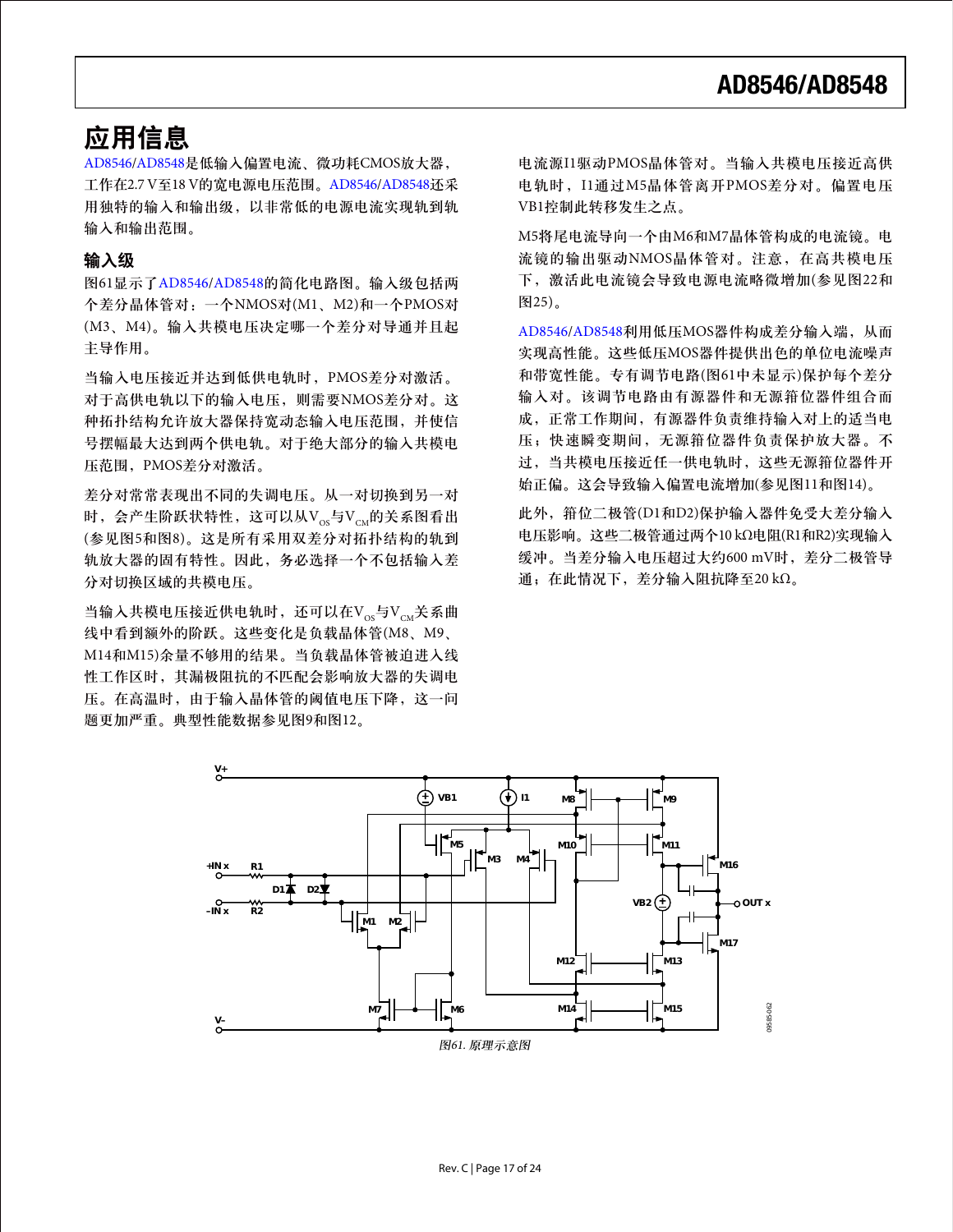#### 输出级

[AD8546/](http://www.analog.com/zh/ad8546)[AD8548](http://www.analog.com/zh/ad8548)具有一个由M16和M17晶体管组成的互补 输出级(参见图61)。这些晶体管配置为AB类拓扑结构, 由 电压源VB2偏置。这种拓扑结构允许输出级达到供电轨的 数毫伏范围内,从而实现轨到轨输出摆幅。输出电压受这 些晶体管(低导通电阻MOS器件)的输出阻抗限制。输出电 压摆幅是负载电流的函数,可以利用输出电压至供电轨与 负载电流的关系图进行估算(参见图15、图16、图18和图19)。

#### 轨到轨输入和输出

[AD8546/](http://www.analog.com/zh/ad8546)[AD8548](http://www.analog.com/zh/ad8548)具有轨到轨输入和输出,电源电压范围为 2.7 V至18 V。图62显示AD8546/AD8548配置为单位增益缓 冲器的输入和输出波形, 其中电源电压为±9 V, 阻性负载 为1 MΩ。当输入电压为±9 V时,[AD8546/](http://www.analog.com/zh/ad8546)[AD8548](http://www.analog.com/zh/ad8548)的输出摆 幅非常接近两个供电轨,而且它们不会发生相位反转。



#### 阻性负载

反馈电阻会改变放大器看到的负载电阻。因此,必须小心 选择配合[AD8546/](http://www.analog.com/zh/ad8546)[AD8548](http://www.analog.com/zh/ad8548)使用的反馈电阻值。这些放大器 能够驱动低至100 kΩ的阻性负载。"反相运算放大器配置"部 分和"同相运算放大器配置"部分说明反馈电阻如何改变放 大器输出端看到的实际负载电阻。

#### 反相运算放大器配置

图63显示[AD8546/](http://www.analog.com/zh/ad8546)[AD8548](http://www.analog.com/zh/ad8548)采用反相配置,输出端具有阻性 负载R<sub>L</sub>。放大器看到的实际负载是反馈电阻R<sub>2</sub>与负载R<sub>L</sub>的 并联组合。例如,反馈电阻为1 kΩ,负载为1 MΩ,因此输 出端的等效负载电阻为999 Ω。[AD8546/](http://www.analog.com/zh/ad8546)[AD8548](http://www.analog.com/zh/ad8548)无法驱动如 此高的负载,因此其性能会大幅下降。

为避免加载输出端,应使用较大的反馈电阻,但同时应考 虑电阻热噪声对整体电路的影响。



图63. 反相运算放大器配置

#### 同相运算放大器配置

图64显示[AD8546/](http://www.analog.com/zh/ad8546)[AD8548](http://www.analog.com/zh/ad8548)采用同相配置,输出端具有阻性 负载R<sub>L</sub>。放大器看到的实际负载是R1 + R2与R<sub>L</sub>的并联组合。

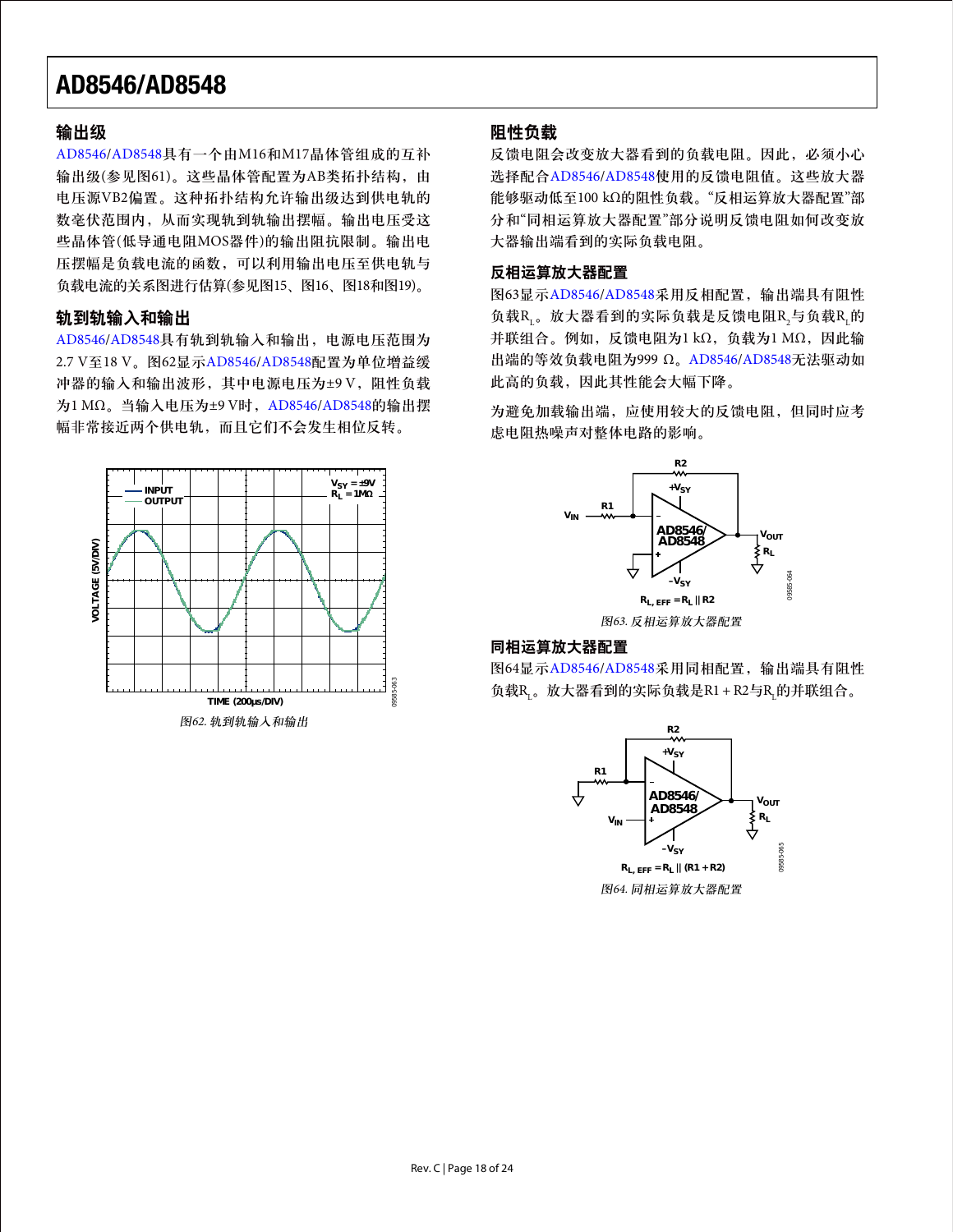#### 比较器操作

运算放大器一般采用闭环配置工作,来自输出端的反馈进 入反相输入端。图65显示[AD8546](http://www.analog.com/zh/ad8546)配置为一个电压跟随器, 输入电压始终保持为中间电源电压。不用的通道适用相同 配置。A1和A2表示安培计, 用于测量电源电流。Icy+指从 高供电轨流到运算放大器的电流, I<sub>sy</sub>−指从运算放大器流 到低供电轨的电流。



图65. 电压跟随器配置

图66显示正常工作条件下,流入运算放大器的总电流等于 流出运算放大器的总电流。对于[AD8546](http://www.analog.com/zh/ad8546), V<sub>SY</sub> = 18 V时,  $I_{sy}$ + =  $I_{sy}$ - = 36 μA.



图66. 电源电流与电源电压的关系(电压跟随器)

与运算放大器不同,比较器采用开环配置工作,用于驱动 逻辑电路。虽然运算放大器不同于比较器,但有时也将双 通道或四通道运放的不用部分用作比较器,以节省电路板 空间和成本,但不推荐这样做。

图67和图68显示[AD8546](http://www.analog.com/zh/ad8546)配置为比较器,100 kΩ电阻与输入 引脚串联。不用的通道配置为缓冲器,输入电压保持在中 间电源电压。





图68. 比较器配置B

二极管D1和D2保护[AD8546/](http://www.analog.com/zh/ad8546)[AD8548](http://www.analog.com/zh/ad8548)的输入器件免受大差 分输入电压影响(参见图61)。这些二极管由PNP双极性晶 体管组成,当差分输入电压超过大约600 mV时导通。不过, 这些二极管也允许电流从输入端流到低供电轨,从而导致 系统的总电源电流增加。如图69所示,两种配置产生的结 果相同。电源电压为18 V时, 每个双通道放大器的Icy+仍然 为36 μA, 但I<sub>sv</sub>−增加到140 μA。



图69. 电源电流与电源电压的关系([AD8546](http://www.analog.com/zh/ad8546)作为比较器)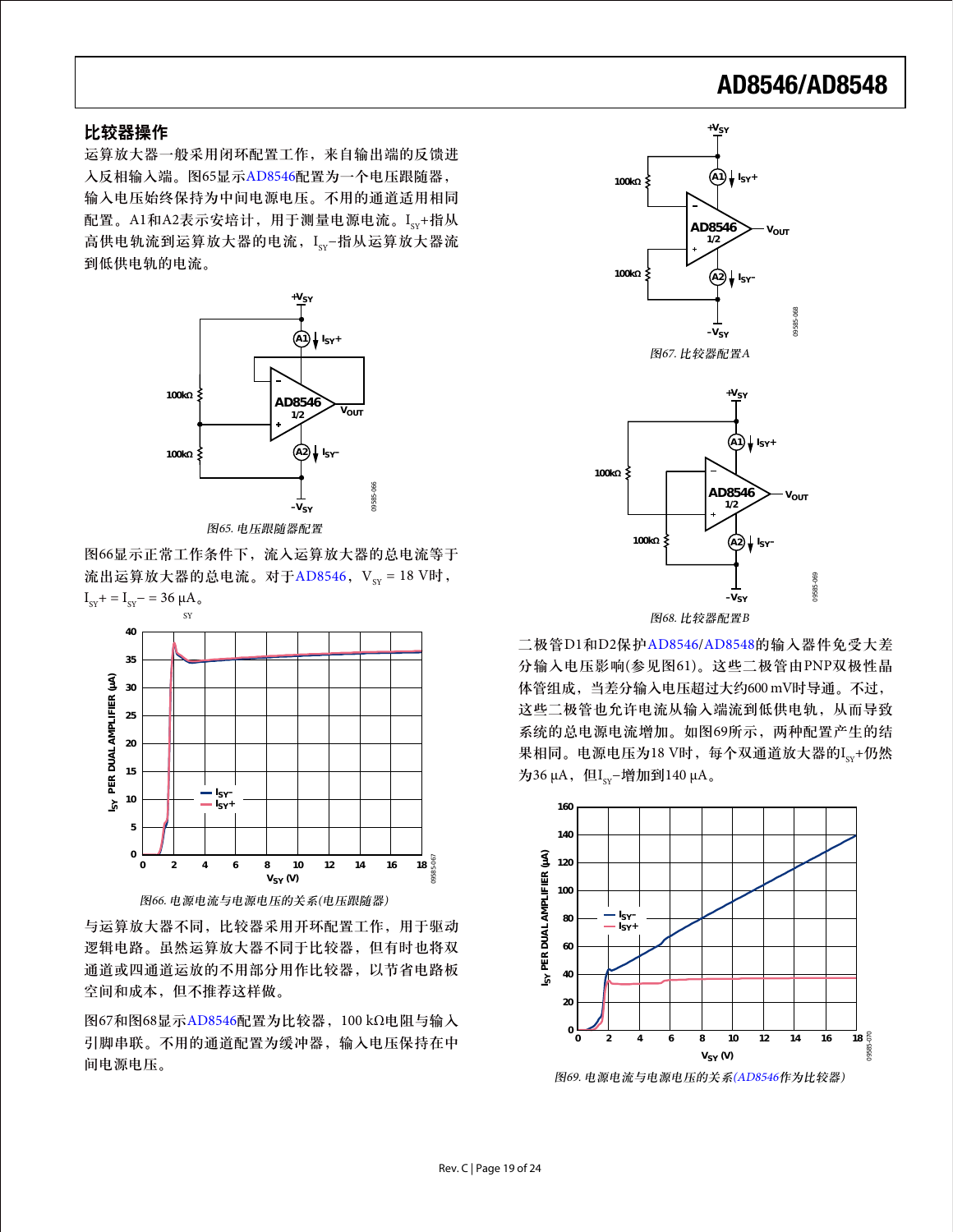注意,100 kΩ电阻与运算放大器的输入端串联。如果使用较 小的阻值,系统的电源电流会增加很多。有关运算放大器 用作比较器的更多信息,请参阅应用笔记[AN-849](http://www.analog.com/an-849): "运算 放大器用作比较器"。

#### **EMI**抑制比

高频电磁干扰(EMI)常常会对电路性能造成不利影响。如 果信号强度较低,并且传输线路较长,则运算放大器必须 能够精确放大输入信号。然而,所有运算放大器引脚,包 括同相输入、反相输入、正电源、负电源和输出引脚,均 易受EMI信号影响。这些高频信号可通过多种途径耦合到 运放中,如传导、近场辐射或远场辐射等。例如,导线和 PCB走线可以充当天线,拾取高频EMI信号。

由于带宽相对较低,[AD8546](http://www.analog.com/zh/ad8546)和[AD8548](http://www.analog.com/zh/ad8548)等运算放大器不会 放大EMI或RF信号。但是,由于输入器件具有非线性特 性,因此运算放大器可能会整流这些带外信号。这些高频 信号经过整流后,会在输出端表现为直流失调。

技术规格部分的表2、表3和表4给出了同相引脚的电磁干 扰抑制比(EMIRR),它描述[AD8546/](http://www.analog.com/zh/ad8546)[AD8548](http://www.analog.com/zh/ad8548)在有电磁干扰 的情况下,能够在多大程度上发挥预期性能。测量EMIRR 的数学方法定义如下:



#### **4 mA**至**20 mA**过程控制电流环路发送器

分布式控制系统和过程控制应用经常利用双线电流发送器, 在传感器与过程控制器之间传送模拟信号。图71显示一个 4 mA至20 mA电流环路发送器。



图71. 4 mA至20 mA电流环路发送器

该发送器直接由控制环路电源供电,环路中的电流载送4mA 至20 mA的信号。因此,4 mA构成电路工作的基线电流预算。

[AD8546](http://www.analog.com/zh/ad8546)堪称是理想选择,其每个放大器在整个温度和电源 电压范围内的电源电流仅有33 μA。电流发送器控制环路中 的电流,零电平输入信号用4 mA电流表示,满量程输入信号 用20 mA电流表示。发送器还从控制环路电源Vpp悬空,信 号地则位于接收器中。环路电流在接收器端的负载电阻R 处测量。

对于零电平输入, V<sub>RFF</sub>/R<sub>NULL</sub>的电流流经 R'。这会产生流经检 测电阻的电流I<sub>SENSE</sub>, 其大小由下式决定:

$$
I_{\textit{SENSE, MIN}} = (V_{\textit{REF}} \times R^{\prime})/(R_{\textit{NULL}} \times R_{\textit{SENSE}})
$$

对于满量程输入电压,流经 R'的电流增加幅度为 $V_{\text{IN}}/R_{\text{CDAN}}$ 的满量程变化。这导致流经检测电阻的电流增加。

 $I_{SENSE, DELTA} = (V_{N} \hat{p})$  满量程变化 × R<sup>2</sup>)/( $R_{SPAN}$  ×  $R_{SENSE}$ )

因此,

 $I_{\text{SENSE MAX}} = I_{\text{SENSE MIN}} + I_{\text{SENSE DELTA}}$ 

当 R'>> RsENSE时, 流经接收器端负载电阻的电流几乎等于  $I_{\text{sensre}}$ 

图71显示一个满量程输入电压为5 V的设计。0 V输入时, 环 路电流为3.5 mA;5 V满量程输入时,环路电流为21 mA。 这样,通过软件校准便能将该电流环路微调到4 mA至20 mA 范围。

[AD8546](http://www.analog.com/zh/ad8546)和[ADR125](http://www.analog.com/zh/adr125)总共消耗仅160 µA的静态电流,因此3.34 mA 电流可用来为附加信号调理电路或电桥电路供电。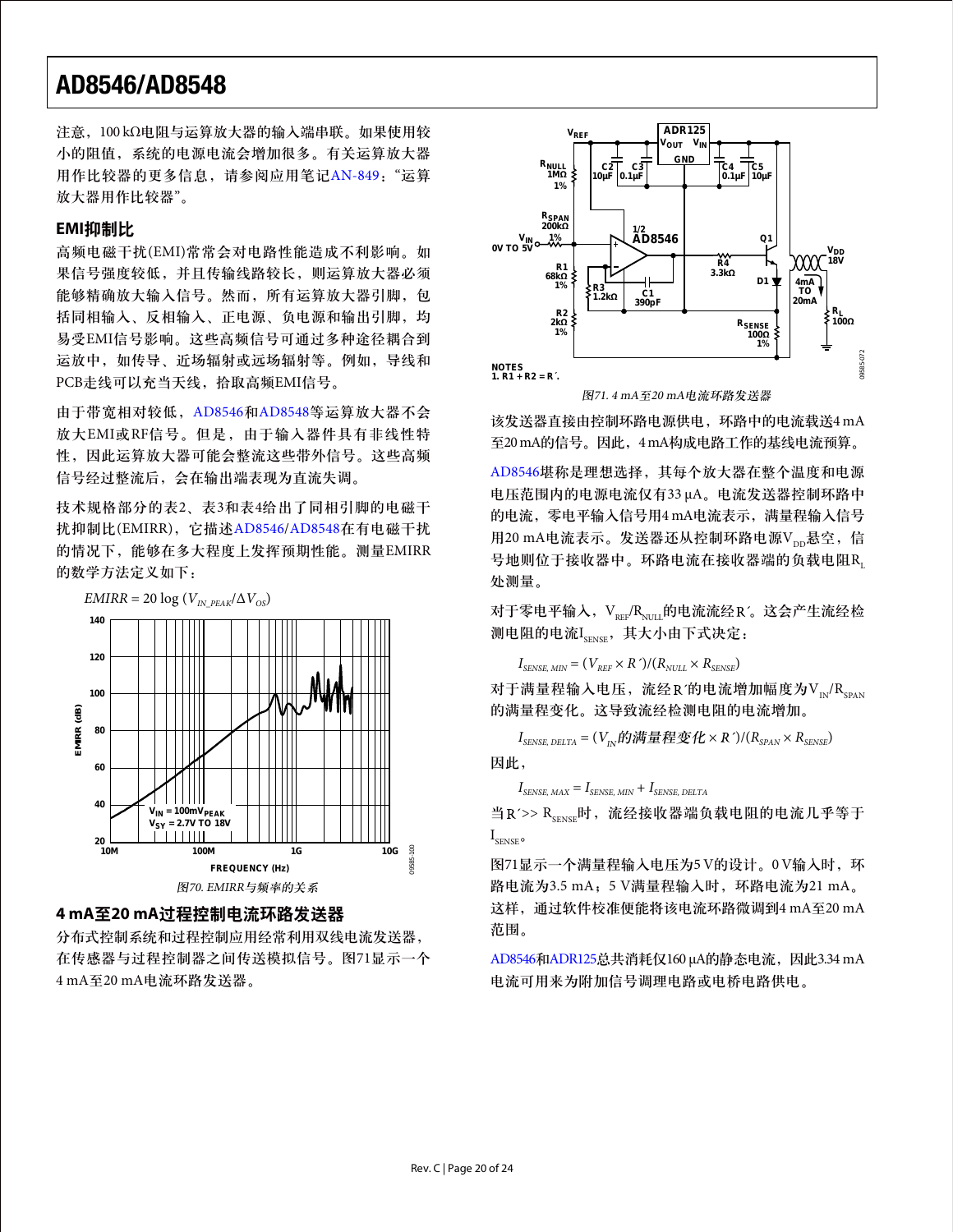## 外形尺寸



图示尺寸单位:mm和(inch)

#### 订购指南

| <b>型</b> 号'   | 温度范围       | 封装描述                | 封装洗项        | 封装选项             |
|---------------|------------|---------------------|-------------|------------------|
| AD8546ARMZ    | –40℃至+125℃ | 8引脚超小型封装 [MSOP]     | <b>RM-8</b> | A <sub>2</sub> V |
| AD8546ARM7-RI | –40℃至+125℃ | 8引脚超小型封装 [MSOP]     | <b>RM-8</b> | A2V              |
| AD8546ARM7-R7 | –40℃至+125℃ | 8引脚超小型封装 [MSOP]     | <b>RM-8</b> | A2V              |
| AD8548AR7     | –40℃至+125℃ | 14引脚标准小型封装 [SOIC_N] | $R-14$      |                  |
| AD8548ARZ-RL  | –40℃至+125℃ | 14引脚标准小型封装 [SOIC_N] | $R-14$      |                  |
| AD8548ARZ-R7  | –40℃至+125℃ | 14引脚标准小型封装 [SOIC_N] | $R-14$      |                  |

1 Z = 符合RoHS标准的器件。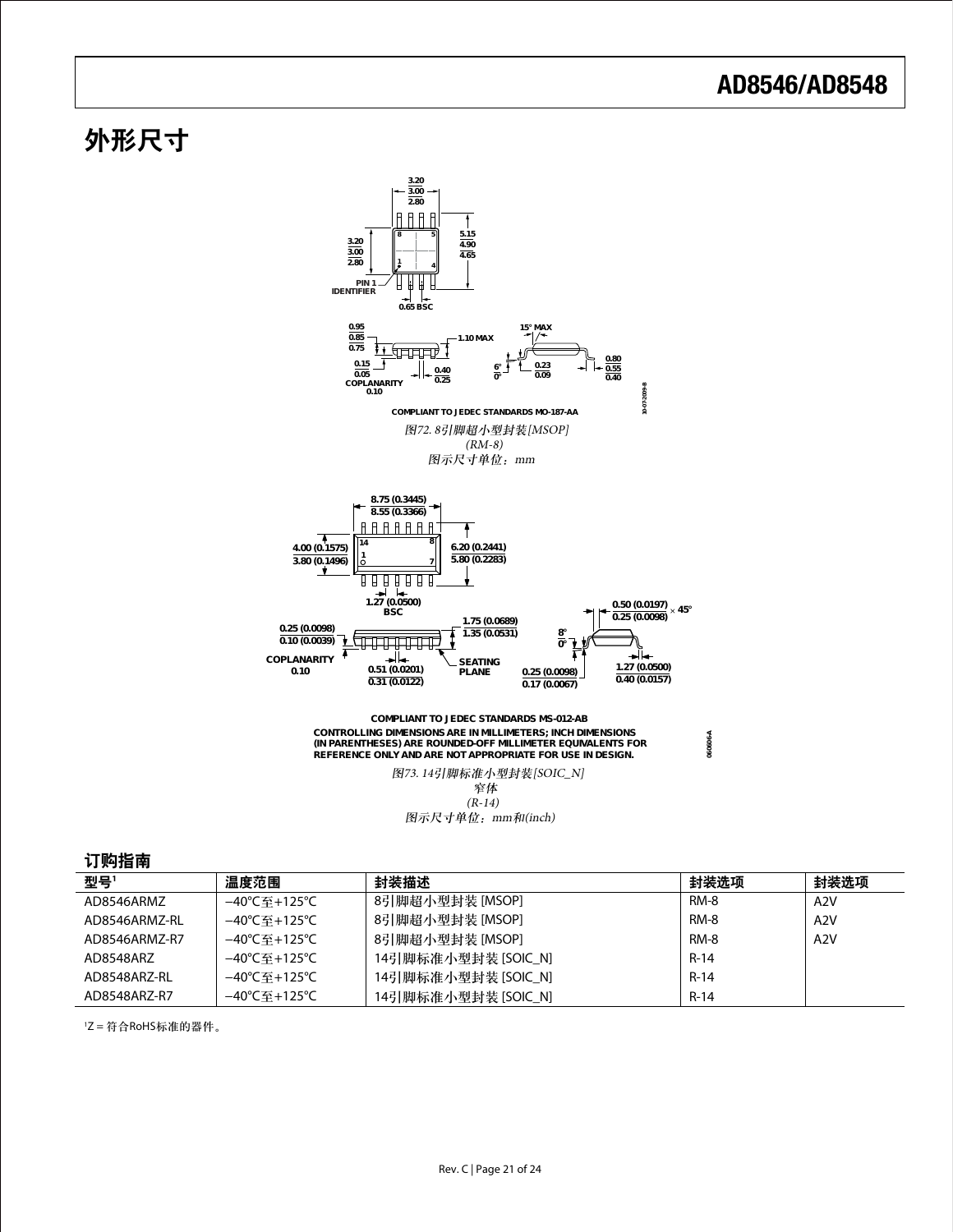注释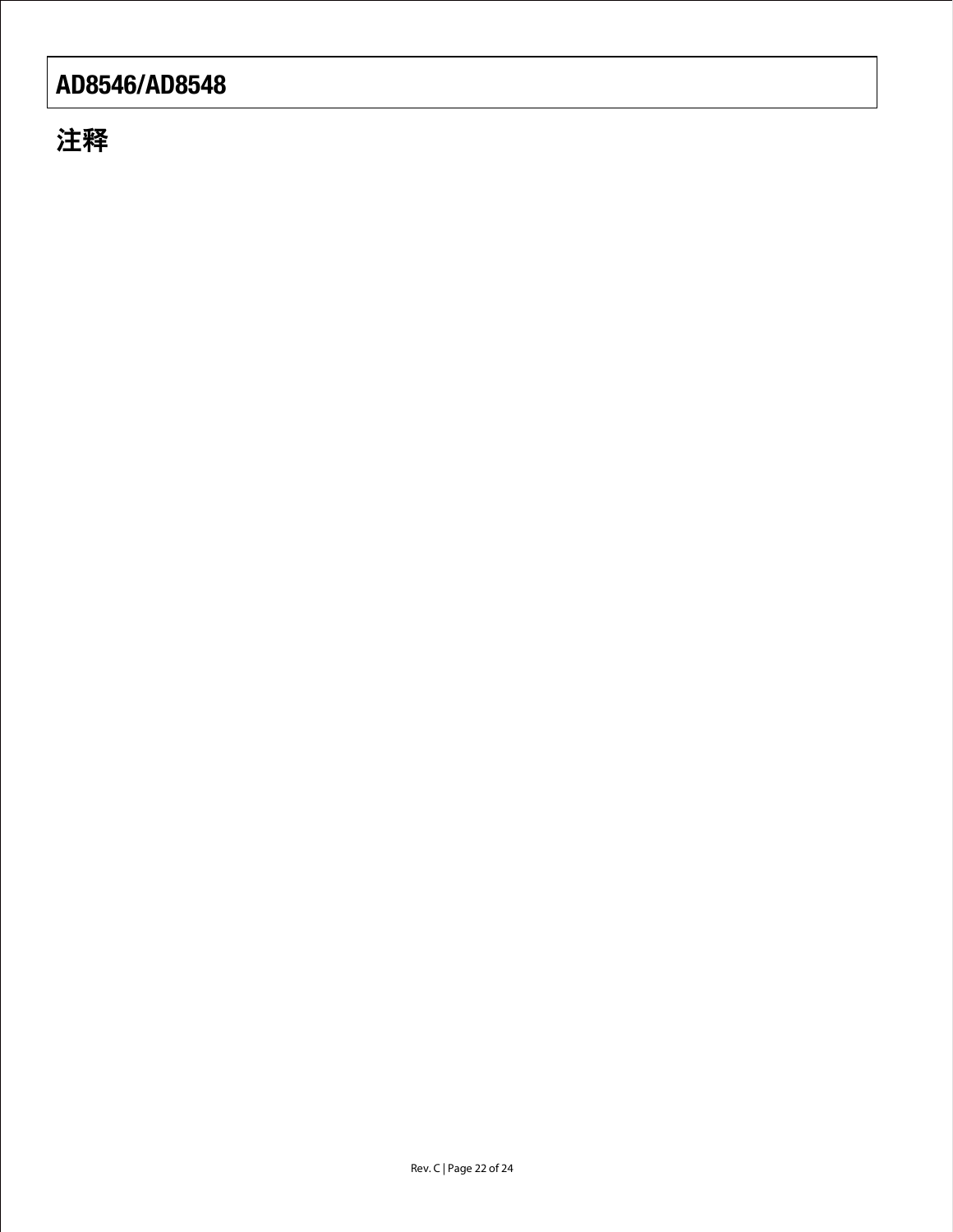# 注释